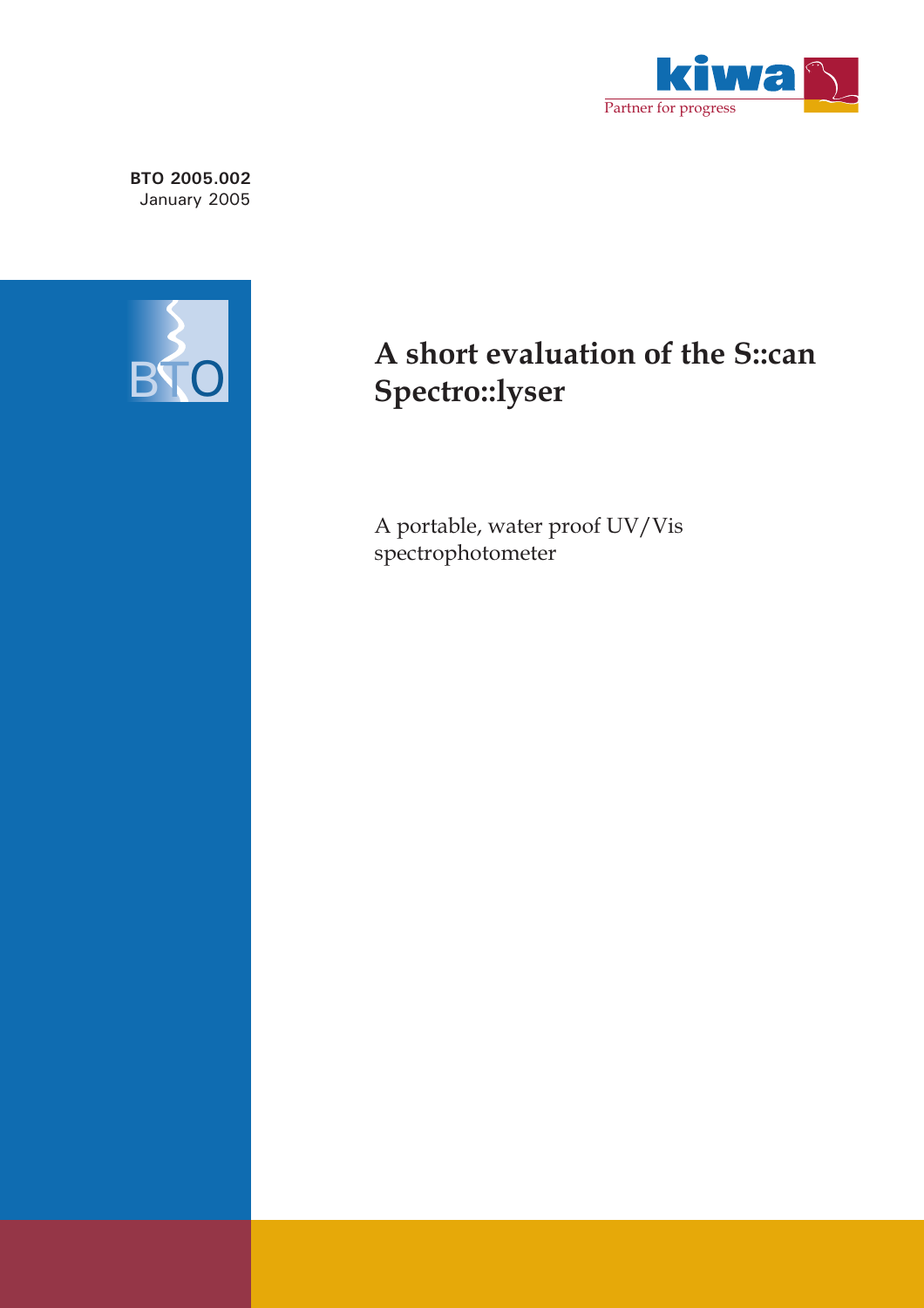

**BTO 2005.002** January 2005

## **A short evaluation of the S::can Spectro::lyser**

A portable, water process, was spectrophotometer

© 2005 Kiwa N.V. All rights reserved. No part of this publication may be reproduced, stored in a database or retrieval system, or published, in any form or in any way, electronically, mechanically, by print, photo print, microfilm or any other means without prior written permission from the publisher.

**Kiwa N.V. Water Research** Groningenhaven 7 P.O Box 1072 3430 BB Nieuwegein The Netherlands

Telephone +31 (0)30 60 69 511 Telefax +31 (0)30 60 61 165 Internet www.kiwa.nl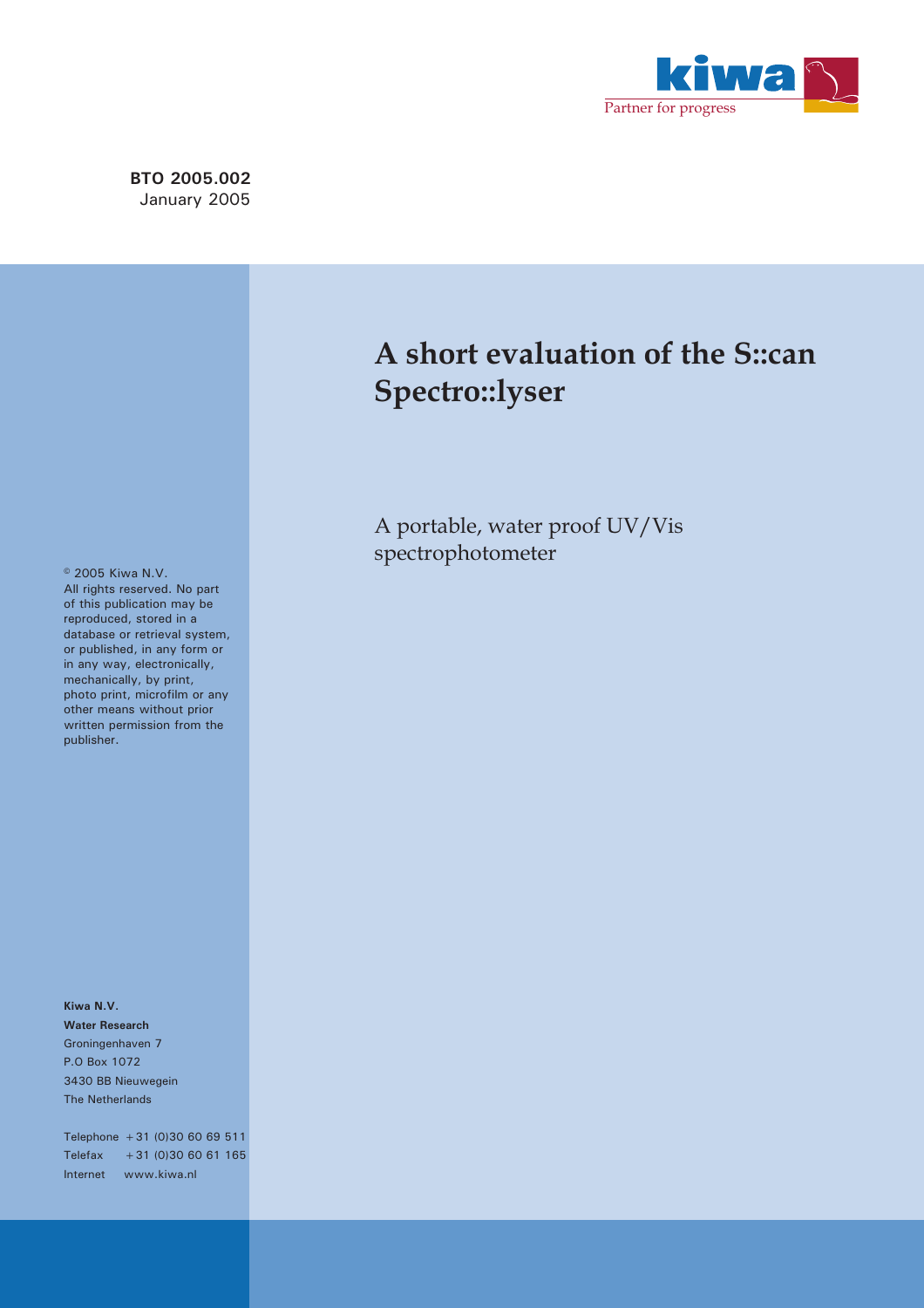## **Colofon**

**Title**  A short evaluation of the S::can Spectro::lyser

**Projectnumber**  111508.030

**Project manager**  Ellen van Berkel

**Quality Assurance**  Ellen van Berkel

**Author(s)**  Joep van den Broeke

This report has been distributed amongst BTO participants and is public.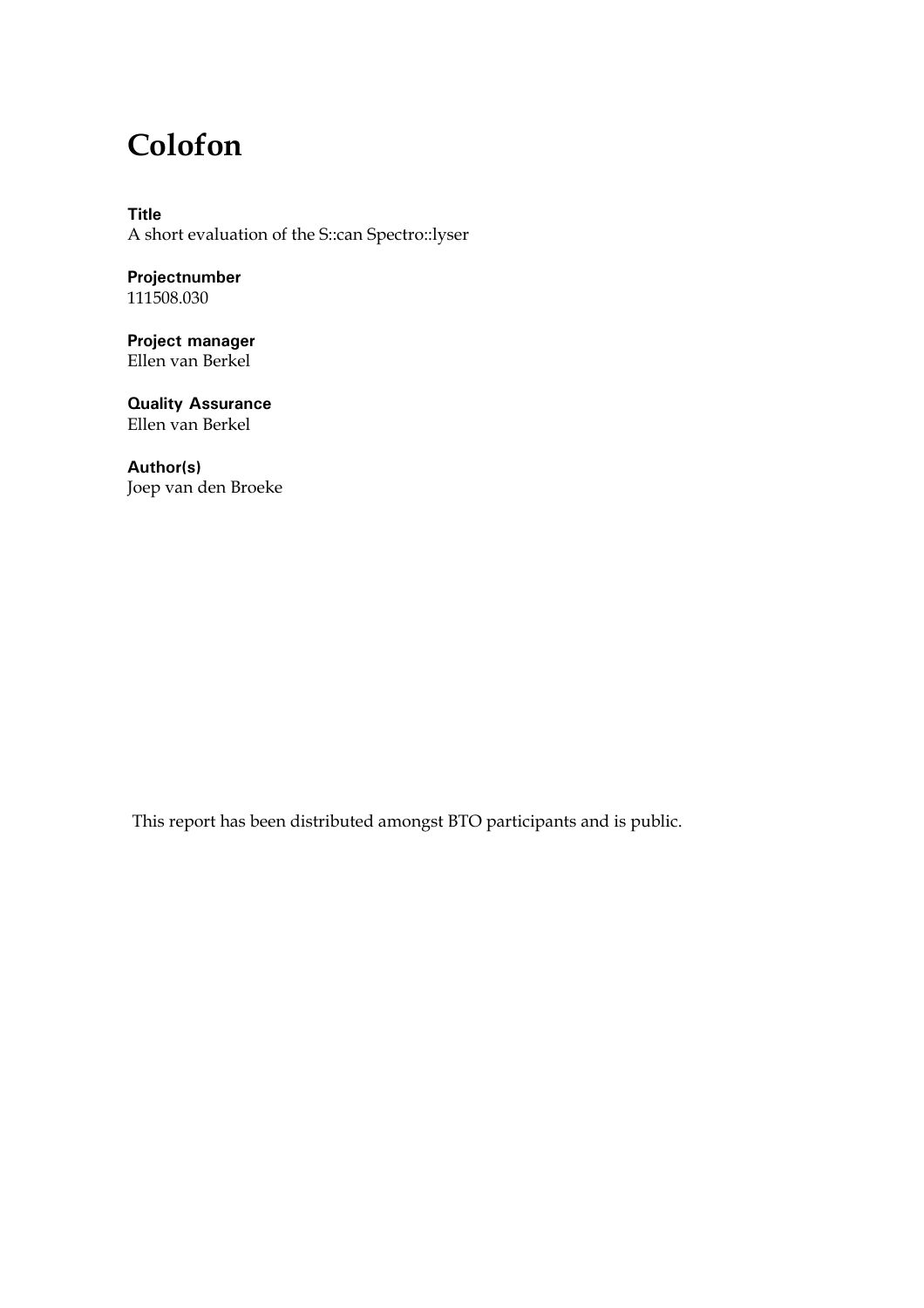# <span id="page-3-0"></span>**Preface**

The work described in this report was performed within the BTO project "On-line Monitoring of Water Quality using a Portable UV-probe" (project number 111508.030), which is a part of the larger project "Integrated research on Sensors and *E*arly *W*arning *S*ystems for Managing and Safeguarding Drinking Water Supply Systems". The project described herein was set-up to evaluate a commercially available instrument in which considerable interest existed, but with which no experience was available amongst the BTO participants.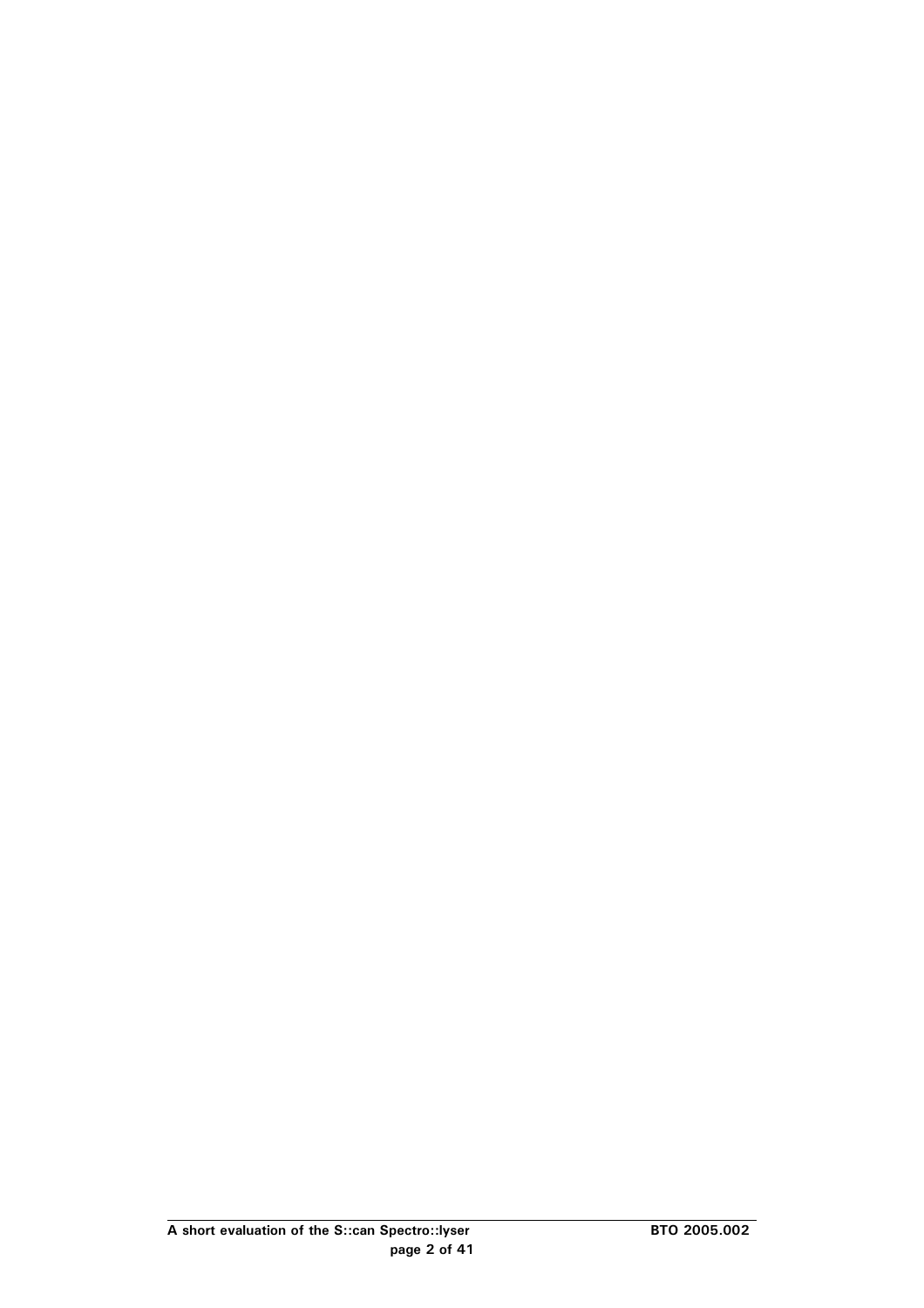## <span id="page-5-0"></span>**Summary**

A S::can Spectro::lyser UV-probe was evaluated both under laboratory as well as field conditions. The instrument was tested in off-line and on-line modes in the laboratory at Kiwa Water Research in Nieuwegein, and at the water treatment plant WRK in Nieuwegein. The instrument was found to be simple to operate and robust.

In the laboratory, the limit of detection for a number of aromatic compounds and alifatic compounds was determined, and the lowest detection limit was achieved with phenylurea herbicides. In drinking water these could be measured down to the  $\mu$ g/L level without using a concentration procedure. When using a more complex matrix, such as surface water, detection limits were in the order of the mg/L.

When using the instrument in a flow through set-up, drinking water was monitored on-line using the UV-probe. Small, gradual changes in quality could be observed using the instrument. Furthermore, when spiking ascorbic acid and benzoic acid, the presence of these compounds could be detected down to the 0.1 mg/L level. A similar test was performed with the system connected to pre-treated water of the treatment plant WRK. The results were identical to those achieved in the laboratory.

Finally the instrument was installed at the intake of the treatment plant, where surface water was monitored. In this set-up fouling of the flow through cell was a problem, and the orientation of the probe within the flow through cell, as well as flow velocity determined the rate of sediment build-up. Despite fouling problems, the turbidity readings obtained from the UV-probe proved fairly accurate. Furthermore, a contamination event could be detected in the surface water using the software alarm tool of the instrument.

The overall conclusion on the S::can UV-probe is that the instrument is a useful tool for the monitoring of natural fluctuations in the composition of drinking and surface water and for monitoring sudden changes in overall quality.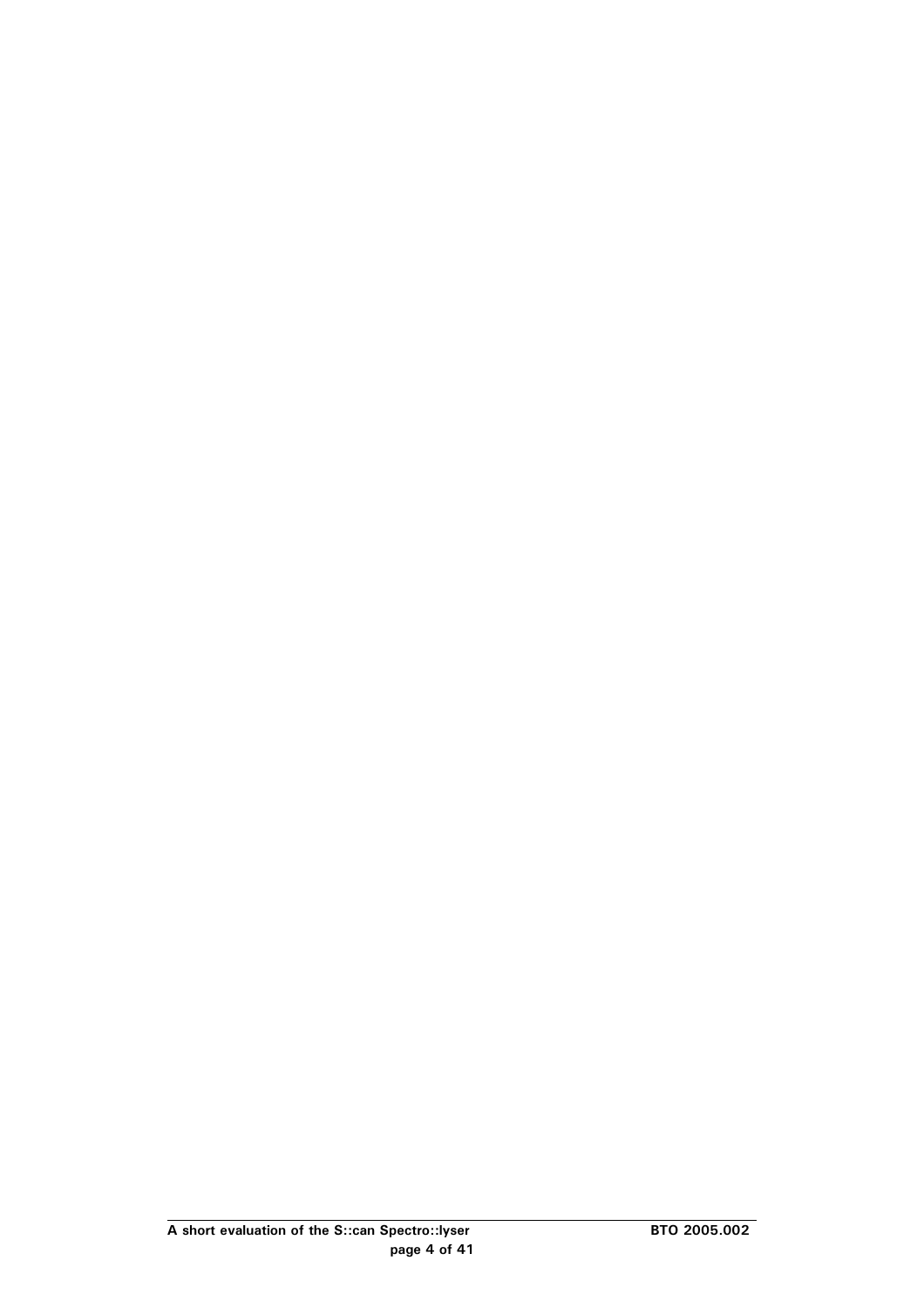## <span id="page-7-0"></span>**Table of Contents**

|                                         | <b>Preface</b>                                                                                                                                                                                                                                | 1                          |
|-----------------------------------------|-----------------------------------------------------------------------------------------------------------------------------------------------------------------------------------------------------------------------------------------------|----------------------------|
|                                         | <b>Summary</b>                                                                                                                                                                                                                                | 3                          |
|                                         | <b>Table of Contents</b>                                                                                                                                                                                                                      | 5                          |
| 1                                       | Introduction                                                                                                                                                                                                                                  | 7                          |
| $\mathbf{2}$                            | The UV/Vis spectrophotometer                                                                                                                                                                                                                  | 9                          |
| 2.1                                     | General Information                                                                                                                                                                                                                           | 9                          |
| 2.2                                     | Parameters                                                                                                                                                                                                                                    | 10                         |
| 2.3                                     | Calibration                                                                                                                                                                                                                                   | 10                         |
| 2.4                                     | Ease of use                                                                                                                                                                                                                                   | 11                         |
| 3                                       | <b>Results</b>                                                                                                                                                                                                                                | 15                         |
| 3.1                                     | The instrument                                                                                                                                                                                                                                | 15                         |
| 3.2<br>3.2.1<br>3.2.2<br>3.2.3<br>3.2.4 | Off-line tests with the Spectro::lyser<br>Comparison of UV-probe with bench top UV/Vis spectrophotometer<br>Calibration curves with sodium nitrate<br>Differences in drinking water fingerprints<br>Analysis of specific organic contaminants | 16<br>16<br>16<br>18<br>19 |
| 3.3                                     | On-line laboratory evaluation                                                                                                                                                                                                                 | 23                         |
| 3.4                                     | On-line and on-site evaluation                                                                                                                                                                                                                | 26                         |
| 3.5                                     | Data managment / Alarm modus                                                                                                                                                                                                                  | 30                         |
| 4                                       | <b>Conclusions</b>                                                                                                                                                                                                                            | 35                         |
| 5                                       | <b>Literature</b>                                                                                                                                                                                                                             | 37                         |
| I                                       | Appendix - Operational issues                                                                                                                                                                                                                 | 39                         |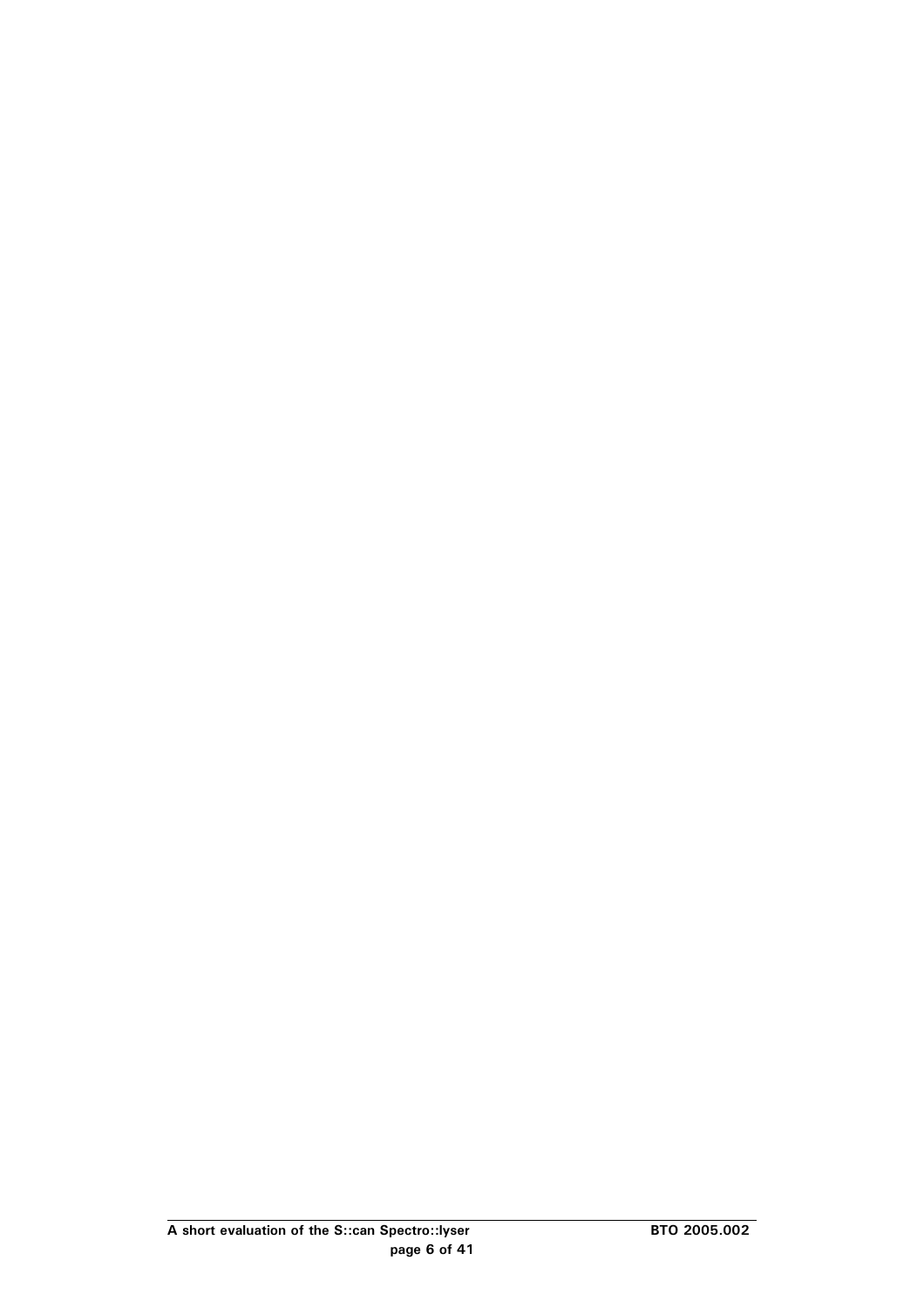# <span id="page-9-0"></span>**1 Introduction**

Since 1999 a portable and waterproof UV/Vis spectrophotometer has been marketed by the company S::can Messtechnik from Vienna, Austria. This instrument has since been put into operation in a broad range of applications, such as influent monitoring and process control at waste water treatment plants, monitoring of groundwater, effluent control in industrial applications and monitoring of river water. The instrument utilises the UV/Vis range of the spectrum (200 – 750 nm) for simultaneous measurement of organic matter, suspended solids and nitrate. The instrument is a probe that can be installed directly in the process stream, requiring no sampling, no sample preparation and no additional reagents.

Despite the fact that a substantial number of these instruments have been operational all over the world and in various types of applications, experience with the system for monitoring drinking water (raw water, process control, product monitoring) remains limited. Furthermore, no experience exists within the Dutch drinking water community with this instrument. As the instrument could be a useful and relatively low cost addition to the monitoring tools already operated, a BTO project (On-line Monitoring of Water Quality using a Portable UV-probe, project number 11.1508.030) was set up to gain first hand experience with the instrument and to evaluate its usefulness for the Dutch drinking water companies. The results of this evaluation are presented in this report.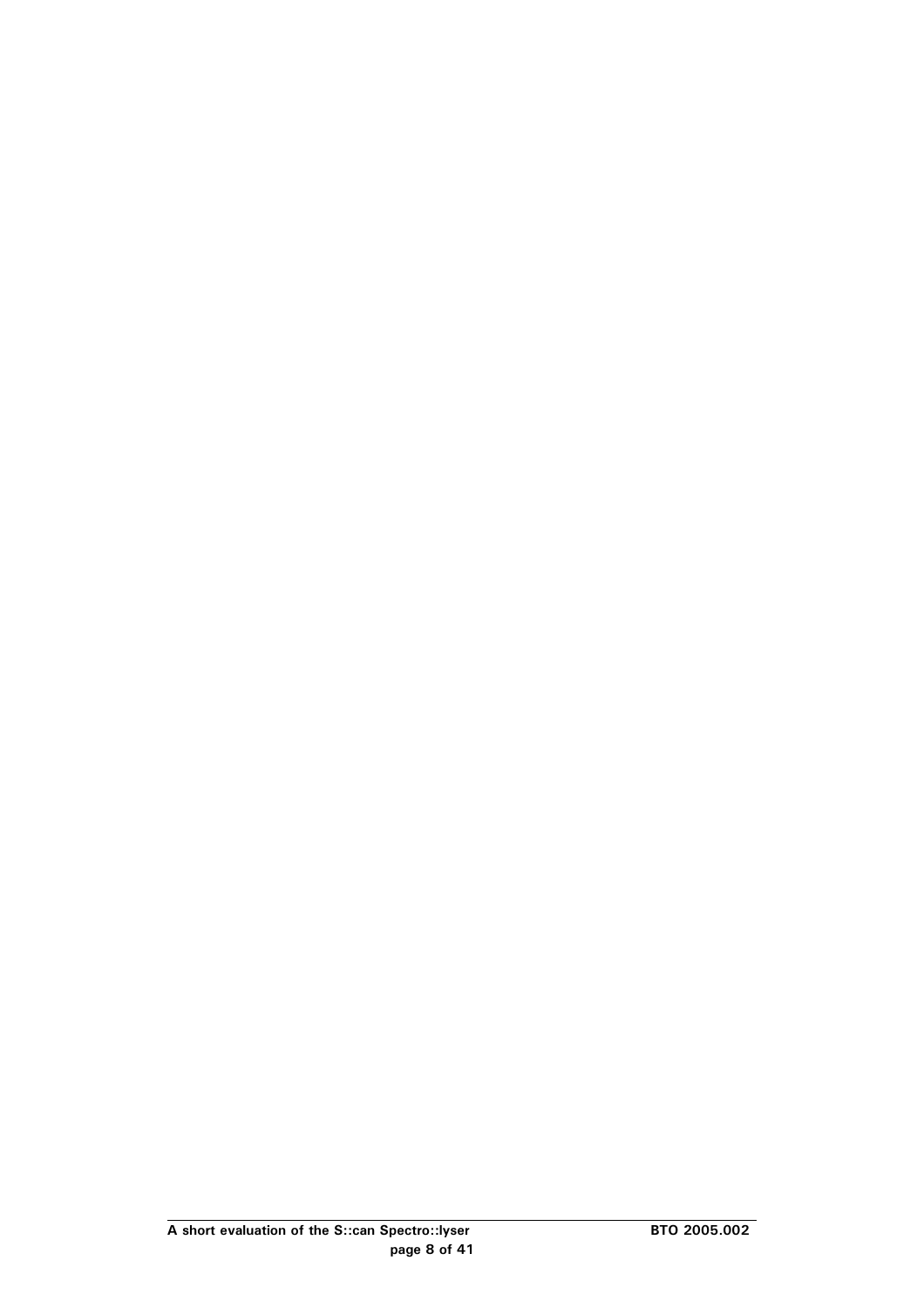# <span id="page-11-0"></span>**2 The UV/Vis spectrophotometer**

All information in this chapter on long term stability and calibration has been taken from documentation supplied by the manufacturer as the evaluation period in this project was insufficient to thoroughly test these properties.

#### **2.1 General Information**

The submersible UV/Vis spectrophotometer (Figure 2.1 and 2.2) is a probe 44 mm in diameter and about 0.6 metres in length. It records light attenuation in the wavelength region between 200 nm and 750, or between 200 nm and 400 nm, depending on the version of the probe. The results of the measurements are recorded and displayed in real-time, with a single measurement typically taking 45 seconds. The instrument can be equipped with an auto-cleaning system, which uses pressurised air to rinse the optical windows.[1](#page-11-1) 



**Figure 2.1:** The Spectro::lyser probe.

The instrument is a 2-beam, 256 pixel, UV/Vis spectrophotometer, with a Xenon lamp as a light source. On-board electronics control the entire measurement procedure. All of the controller electronics are included in the probe, and include a data logger and a water level meter. Communication is via RS232 or RS485 interfaces. Power can be supplied either by means of a 220 V (AC) connection (requiring a power supply pack) or a 12 – 24 V (DC) connection. The low power consumption means the instrument can also run on a battery or on a solar power supply.

The use of dual light beams, one passes through the sample and one is used as a reference beam (Figure 2), guarantees long term stability of the signal produced due to the internal referencing made possible through this design.

<span id="page-11-1"></span><sup>&</sup>lt;sup>1</sup> The probe used during the evaluation described in this report was not equipped with the autocleaning system.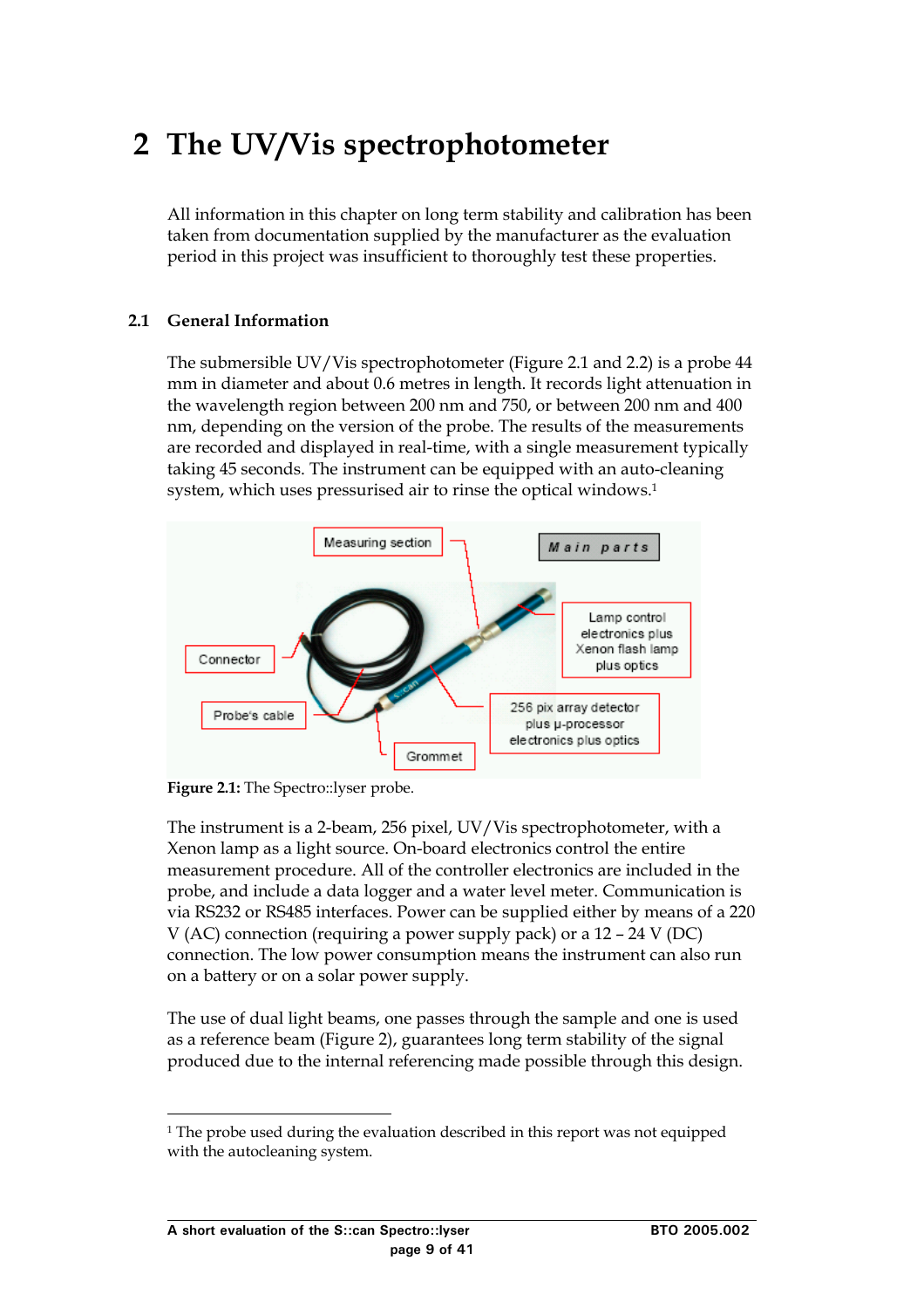<span id="page-12-0"></span>

**Figure 2.2:** Schematic representation of the spectrophotometer.

The path length of the light beam in the water is a fixed distance. Probes with various path lengths are available (100 mm, 35 mm, 10 mm, 5 mm, 2mm and 1 mm) but a single probe has a fixed path length. It is possible to adjust the path length of a probe through the use of a separate insert, which is placed in the cell, thus reducing the length the light beam travels through the sample (Figure 3). However, the use of such an insert makes the automatic cleaning impossible, and thus is only suitable for short measurement periods or applications in water which induces little fouling.

## **2.2 Parameters**

By recording the light absorption in a sample between 200 – 750 nm, the probe is capable of determining more than simply a fingerprint spectrum; besides this fingerprint, the values for a number of specific parameters are calculated from the data contained in the fingerprint, using algorithms provided by S::can. The parameters deduced from the fingerprint are: turbidity, TOC, DOC, nitrate and spectral absorbance at  $254$  nm (UV $_{254}$ ). Furthermore, specific compounds can be monitored once their fingerprint is known, and for this purpose the probe has been used, for example, to monitor benzene, toluene and xylene in groundwater. Applications in the monitoring of other organics, but also ozone, have been developed with various customers, but are not provided for in the standard software package.

## **2.3 Calibration**

With the instrument a global calibration is provided. This global calibration is a *software tool* which allows the instrument to give relatively good values for the parameters mentioned above in any water type. This global calibration has been composed on the basis of hundreds of measurements performed during the development of the instrument. For implementation of the global calibration no samples need to be analysed, it is purely software controlled.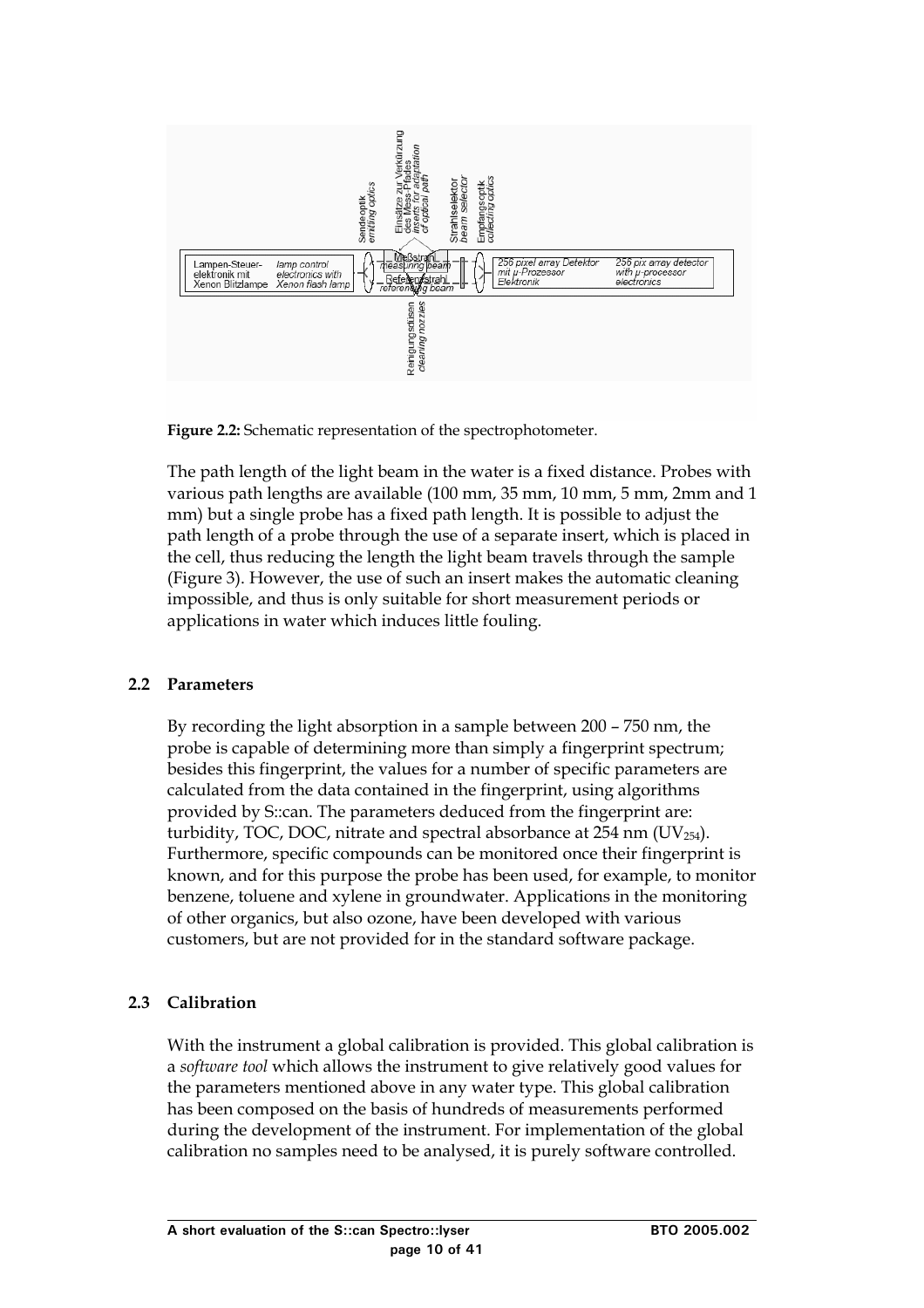<span id="page-13-0"></span>If the global calibration is not accurate enough, due to the composition of the water that is to be monitored, local calibration of the instrument is possible. For local calibration, samples with known concentrations have to be measured, and using the calibration tools in the software, the accuracy of the instrument can be enhanced.

As no separation takes place, a superposition of absorbance spectra is recorded. This can lead to cross sensitivity when a single compound is being monitored and other compounds are present (in high concentrations). Local calibration can then be used to solve the inaccuracy due to cross sensitivity.

Once calibrated, recalibration is not required frequently. The light source has a lifetime equivalent to 50 years of measuring time, with only slow dissipation of the brightness of the lamp. Therefore, a very constant signal is produced. Fouling of the optical windows can cause changes in the signal recorded, so cleaning is essential, the frequency of which will be dependent on the nature of the water. Finally, changes in the composition of the water can change the values obtained for the specific parameters. Therefore periodical calibration will be required, to verify the measurements have not become inaccurate. Recalibration every 3 to 6 months is recommended by the manufacturer.

#### **2.4 Ease of use**

Installation and use of the instrument is very straightforward. After installation of the software the instrument is connected to the computer and is ready for use. For process control applications, an industrial computer is available from S::can, which is waterproof and can be installed on-site and can be coupled to a SCADA control system. For application as a portable instrument and for laboratory or research applications, a standard laptop will suffice for control of the probe and for data management.

The instrument can be placed directly into the water at the site where measurements are to be performed. Operational limitations that apply are the following: water pressure should not exceed 2 bar (maximum water depth of 10 meters), the temperature range within which the probe can be used is 0 – 45 $\degree$ C, and it can be operated at flow velocities between 0 – 3 m/s. Higher velocities can result in cavitation, which can lead to deterioration of the measuring results. Velocities below 0.5 m/s can lead to rapid sedimentation of particles on the probe, and thus also lead to a decrease in performance.

For operation at greater depths, special instruments that are proof up to 10 bars can be provided.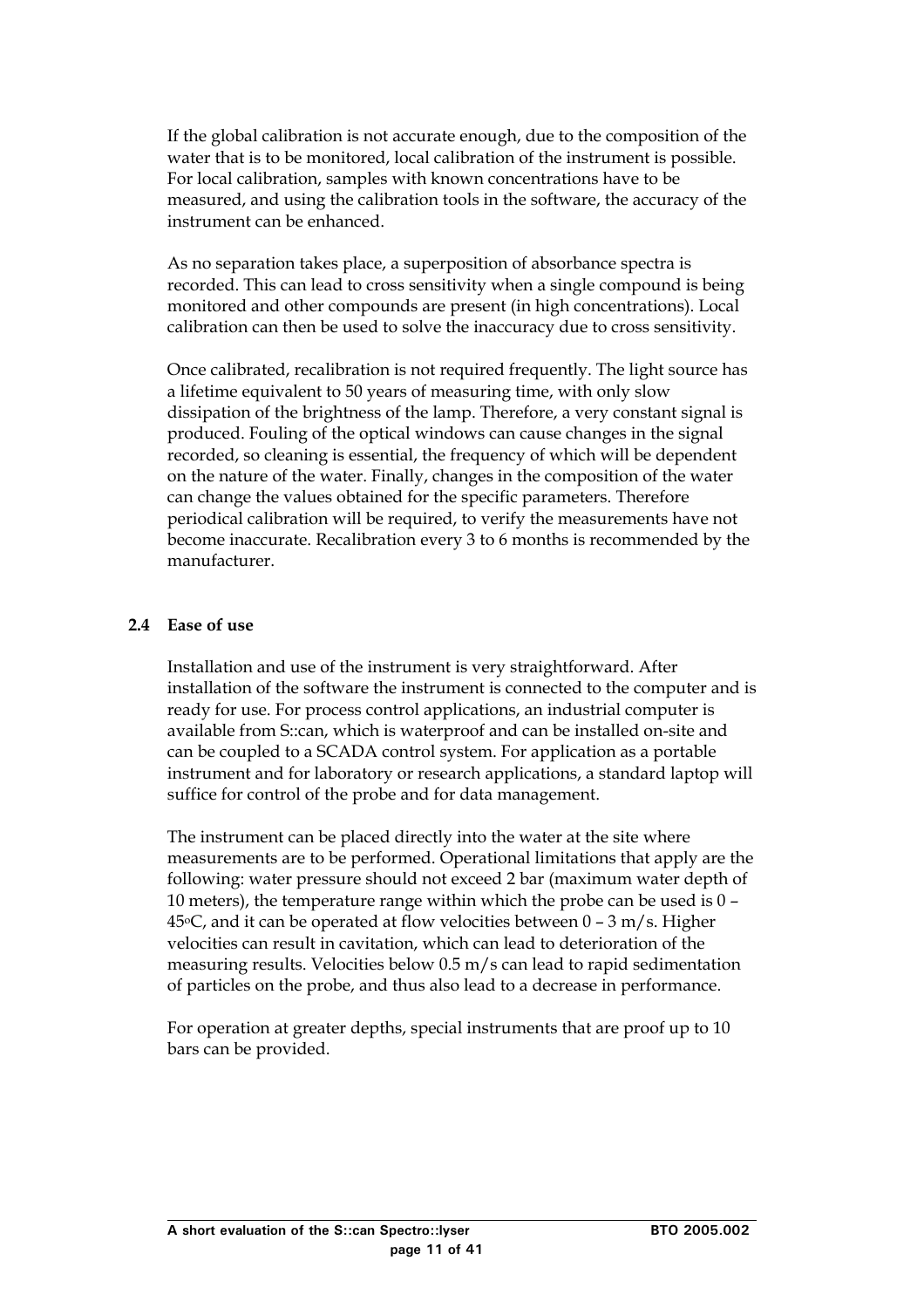

**Figure 2.3:** Opening screen of the control software for the UV-probe

The software for the control of the instrument (figure 2.3) is easy to use and allows control over the parameters calculated from the fingerprint (up to 8 different parameters, figure 2.4) as well as measuring frequencies, setting of different operational modes of the instrument (e.g. manual, automatic, data logger) and displaying and analysis of the results (figures 2.5 and 2.6). It can also be used to review old results. All data is saved automatically and can later be accessed either using the software from S::can or using a spreadsheet programme such as Microsoft Excel.

The software has built in tools for performing local calibrations and for measuring of background spectra. Furthermore, provisions are included to communicate with a control system (e.g. SCADA) using an analogue interface. Triggers for the communication with an external device can be set, for example the crossing of a certain level of turbidity can be used as a trigger.

A more advanced version of the software, which includes a special alarm option, was offered to Kiwa for evaluation. This module of the software is still under development, but was briefly tested during this project and will be described more extensively in chapter 3.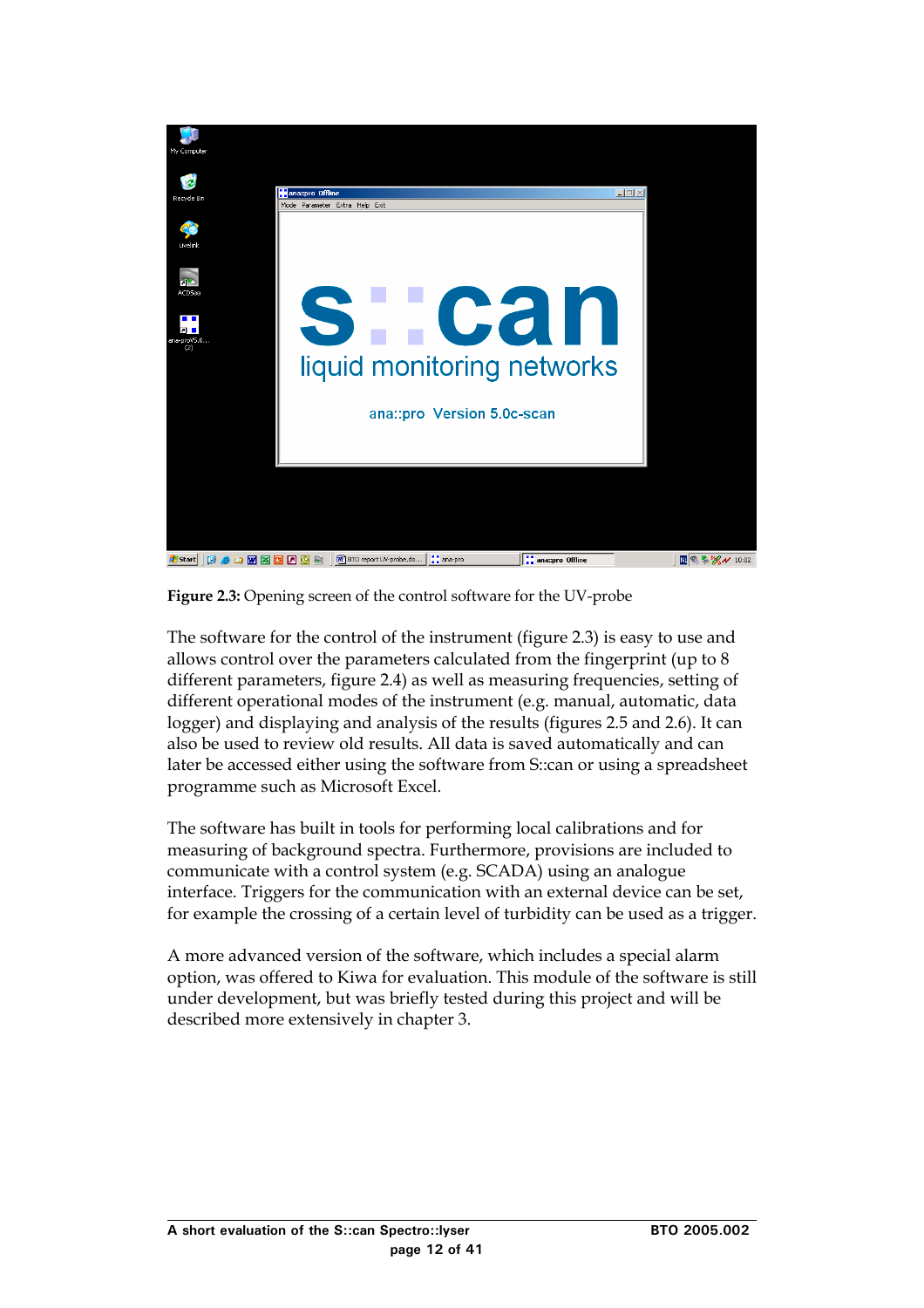| <b>T</b> ana::pro Offline<br>$\Box$<br>Mode Parameter Extra Help Exit                                                                            |                                                                                                                         |  |  |  |  |  |  |
|--------------------------------------------------------------------------------------------------------------------------------------------------|-------------------------------------------------------------------------------------------------------------------------|--|--|--|--|--|--|
|                                                                                                                                                  |                                                                                                                         |  |  |  |  |  |  |
| <b>de</b> ana::pro                                                                                                                               | $\times$<br><b>Parameter Settings</b>                                                                                   |  |  |  |  |  |  |
| s::canpoint: ORIGINAL<br>Global calib: DRINK000V120                                                                                              | <b>Settings: Fingerprint</b>                                                                                            |  |  |  |  |  |  |
| Active<br>Parameter<br>Turbid.<br>NO3-Neq<br>TOCeg<br><b>DOCeq</b><br><b>SAC262</b><br><b>SAC230</b><br><b>SAC</b><br>temp<br><b>Fingerprint</b> | No. of used<br>wavelengths<br>to<br>from<br>$\frac{6}{200}$ m $\frac{6}{235}$ m $215$<br>Spectral source<br>Fingerprint |  |  |  |  |  |  |
|                                                                                                                                                  | Save<br>Cancel                                                                                                          |  |  |  |  |  |  |

**Figure 2.4:** Screen used to set measurement parameters.



**Figure 2.5:** Display for viewing results of measured parameters.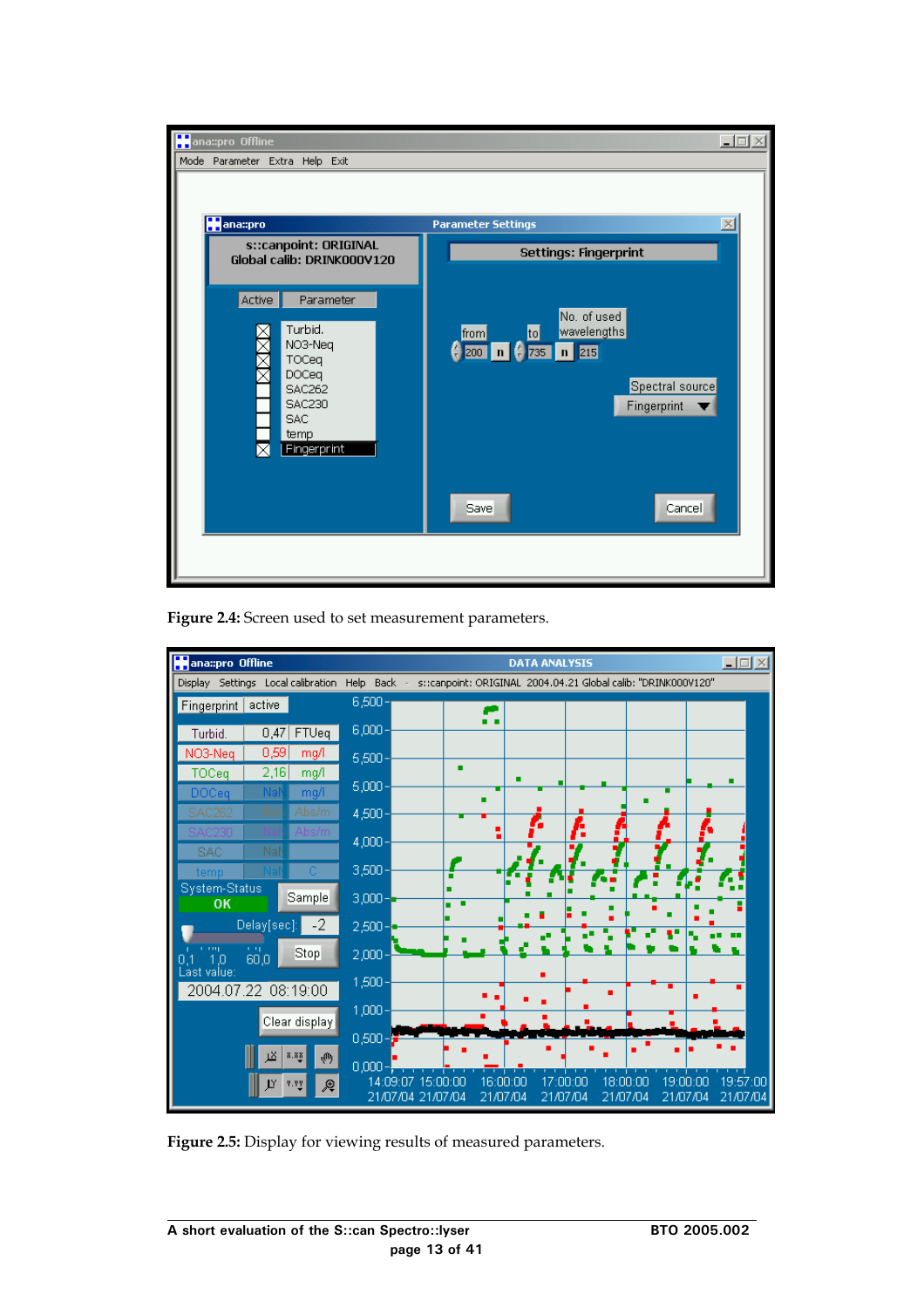| ana::pro Offline                                                                                             |                    |           |            |                               |       |       | <b>DATA ANALYSIS</b> |                        |       |  |       | $\Box \Box \times$ |  |
|--------------------------------------------------------------------------------------------------------------|--------------------|-----------|------------|-------------------------------|-------|-------|----------------------|------------------------|-------|--|-------|--------------------|--|
| Display Settings Local calibration Help Back - s::canpoint: ORIGINAL 2004.04.21 Global calib: "DRINK000V120" |                    |           |            |                               |       |       |                      |                        |       |  |       |                    |  |
| Fingerprint                                                                                                  | active             |           |            | $18,0 -$                      |       |       |                      |                        |       |  |       |                    |  |
| Turbid.                                                                                                      | 0,50               | FTUeq     |            | $17,0 -$                      |       |       |                      |                        |       |  |       |                    |  |
| NO3-Neq                                                                                                      | 0,62               | mg/l      |            | $16,0-$                       |       |       |                      |                        |       |  |       |                    |  |
| TOCeq                                                                                                        | 2,18               | mg/l      |            | $15,0 -$                      |       |       |                      |                        |       |  |       |                    |  |
| <b>DOCeq</b>                                                                                                 | Na                 | mg/l      |            | $14,0 -$                      |       |       |                      |                        |       |  |       |                    |  |
| SAC262                                                                                                       | Na                 | Abs/m     |            | $13,0 -$                      |       |       |                      |                        |       |  |       |                    |  |
| 3AC230                                                                                                       |                    | \bs/m     |            | $\sqrt{2}$ 12,0-              |       |       |                      |                        |       |  |       |                    |  |
| <b>SAC</b>                                                                                                   | Nat                |           |            | $\sum_{1,0}$ 11,0 -<br>10,0 - |       |       |                      |                        |       |  |       |                    |  |
| temp                                                                                                         |                    | C.        |            |                               |       |       |                      |                        |       |  |       |                    |  |
| System-Status                                                                                                |                    |           |            | $9,0 -$                       |       |       |                      |                        |       |  |       |                    |  |
| OK                                                                                                           |                    |           |            | $8,0 -$                       |       |       |                      |                        |       |  |       |                    |  |
|                                                                                                              |                    |           | Absorbance | $7,0 -$                       |       |       |                      |                        |       |  |       |                    |  |
| <b>COU</b><br>0.1<br>-1.0                                                                                    | <b>COL</b><br>60,0 | Start     |            | 6,0                           |       |       |                      |                        |       |  |       |                    |  |
| Last value:                                                                                                  |                    |           |            | 5,0                           |       |       |                      |                        |       |  |       |                    |  |
| 2004.07.22 11:39:00                                                                                          |                    |           |            | 4,0                           |       |       |                      |                        |       |  |       |                    |  |
|                                                                                                              |                    |           |            | 3,0                           |       |       |                      |                        |       |  |       |                    |  |
| Remember                                                                                                     |                    |           |            | 2,0                           |       |       |                      |                        |       |  |       |                    |  |
|                                                                                                              | <b>IX</b>          | 8.88<br>⑩ |            | 1,0                           |       |       |                      |                        |       |  |       |                    |  |
|                                                                                                              |                    |           |            | $0,0-1$<br>200,0              | 300,0 | 400,0 | 500,0                |                        | 600,0 |  | 700,0 | 800,0              |  |
|                                                                                                              | I۲                 | Y.YY<br>Ą |            |                               |       |       |                      | <b>Wavelength [nm]</b> |       |  |       |                    |  |

Figure 2.6: Display for viewing results of measured fingerprint spectra.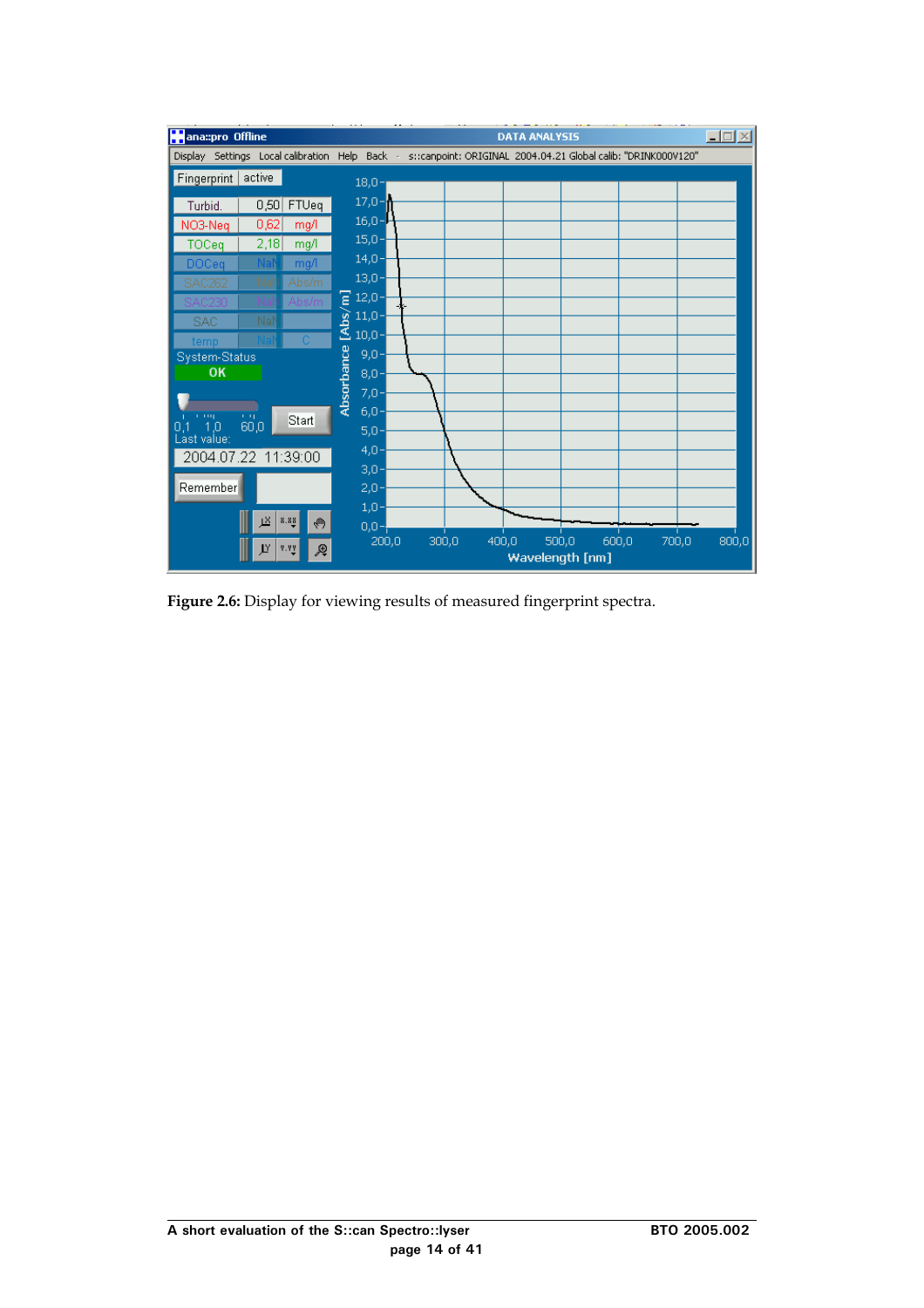## <span id="page-17-0"></span>**3 Results**

The Spectro::lyser was tested under a number of conditions. It was tested as bench top instrument, during which its performance was compared with a spectrophotometer in the Kiwa laboratory. These bench top experiments were used to obtain a number of calibration curves and to determine the response of the probe to a number of (simulating agents of) organic contaminants. Furthermore, the probe was tested as an on-line instrument, both in drinking water, pre-treated water and surface water. For these on-line evaluations a flow through cell (available from S::can) in combination with the Kiwa designed and built SENSIBEL unit (Brandt, 2001) were used.

#### **3.1 The instrument**

A single Spectro::lyser was acquired from S::can. As the instrument was going to be evaluated under very diverse conditions, the most sensitive instrument (with an optical path length through the sample of 100 mm) was acquired. As this configuration is not suited for operation in water containing high concentrations of dissolved organics and/or suspended solids, two inserts, which can be used to shorten the path length to 35 mm and 10 mm respectively, were also acquired (figure 3.1, showing the 100 mm cuvette and the two inserts).



**Figure 3.1**: The 100 mm probe equipped with a 65 mm insert. A 90 mm is pictured besides the probe.

As described in Chapter 2, the Spectro::lyser can be equipped with an automatic cleaning system. This cleaning system uses a stream of pressurised air or water to clean the optical windows of the probe. The instrument used in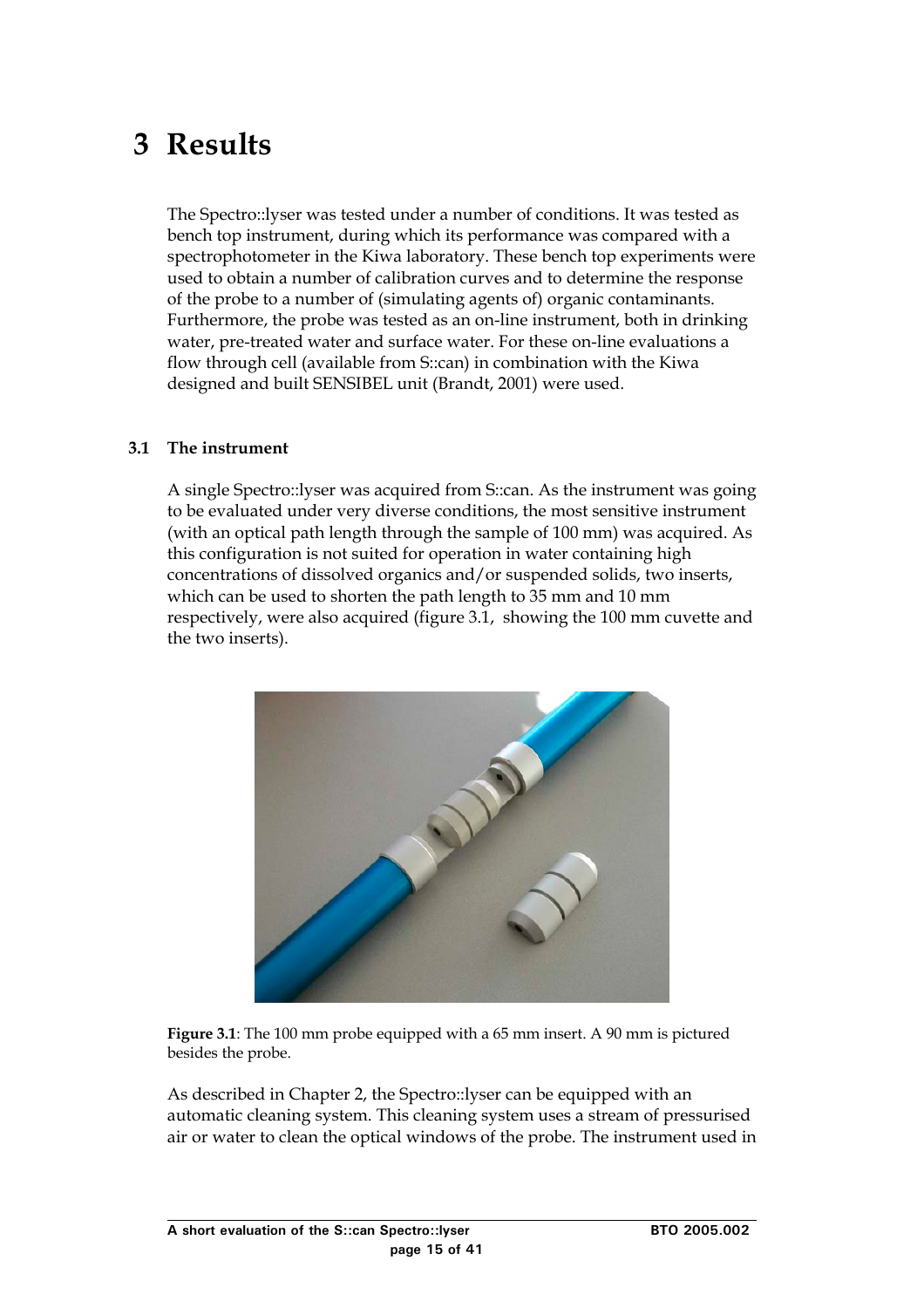<span id="page-18-0"></span>this project was not equipped with such a cleaning system, as this is not compatible with the use of inserts.

## **3.2 Off-line tests with the Spectro::lyser**

Although the Spectro::lyser has primarily been designed for in-situ operations, it is also suited for use as a bench top instrument. Using it as such, a number of short tests was performed to become familiar with its operation and to obtain a first impression of the performance of the instrument.

## *3.2.1 Comparison of UV-probe with bench top UV/Vis spectrophotometer*

Using the S::can Spectro::lyser with 100 mm and 35 mm path lengths the absorbance spectrum of Nieuwegein drinking water and milliQ water was measured. The same samples were analysed with the Thermo Spectronic Unicam UV 500 bench top spectrophotometer equipped with a 10 mm cuvette. Using the S::can probe, the spectrum was recorded between 200 and 735 mm, and with the Unicam UV 500 the spectrum was recorded between 200 and 300 nm. The spectral shapes obtained with both instruments were identical above 210 nm. Below this wavelength a small difference was observed, with the Spectro::lyser recording a lower absorption, by as much as 25%.

The absorbance given by Ana::pro, the software used to control the UV-probe, is a factor 100 higher than that given by the software of the Unicam. This difference it caused by the fact that the Unicam software simply gives the absorbance measured over 10 mm, whereas Ana::pro recalculates the absorbance to a value that would be measured when a path length of 1 meter would be used. Hence the factor 100 difference in the absorbance. To indicate the different approach Ana::pro uses the indication [Abs/m] instead of [Abs] which is more commonly used. When comparing values from different instruments, this difference must be taken into account.

The unit [Abs/m] is used for the Spectro::lyser because the instrument is available with different optical path lengths. Transformation of the results to [Abs/m] allows direct comparison of the data of all the different instruments without the need for recalculation of the data.

## *3.2.2 Calibration curves with sodium nitrate*

Using sodium nitrate, calibration curves were made in both Nieuwegein drinking water and milliQ water. These calibration curves were made with the instrument in the 10 mm (with drinking water and milliQ) and 100 mm (milliQ only) path length configurations.

The calibration curves were determined using the local calibration tool provided by Ana::pro. When using this tool it is important to collect data for use in the local calibration by pressing the "sample" button (figure 2.5) during the measurement series. This must be done for each sample that is to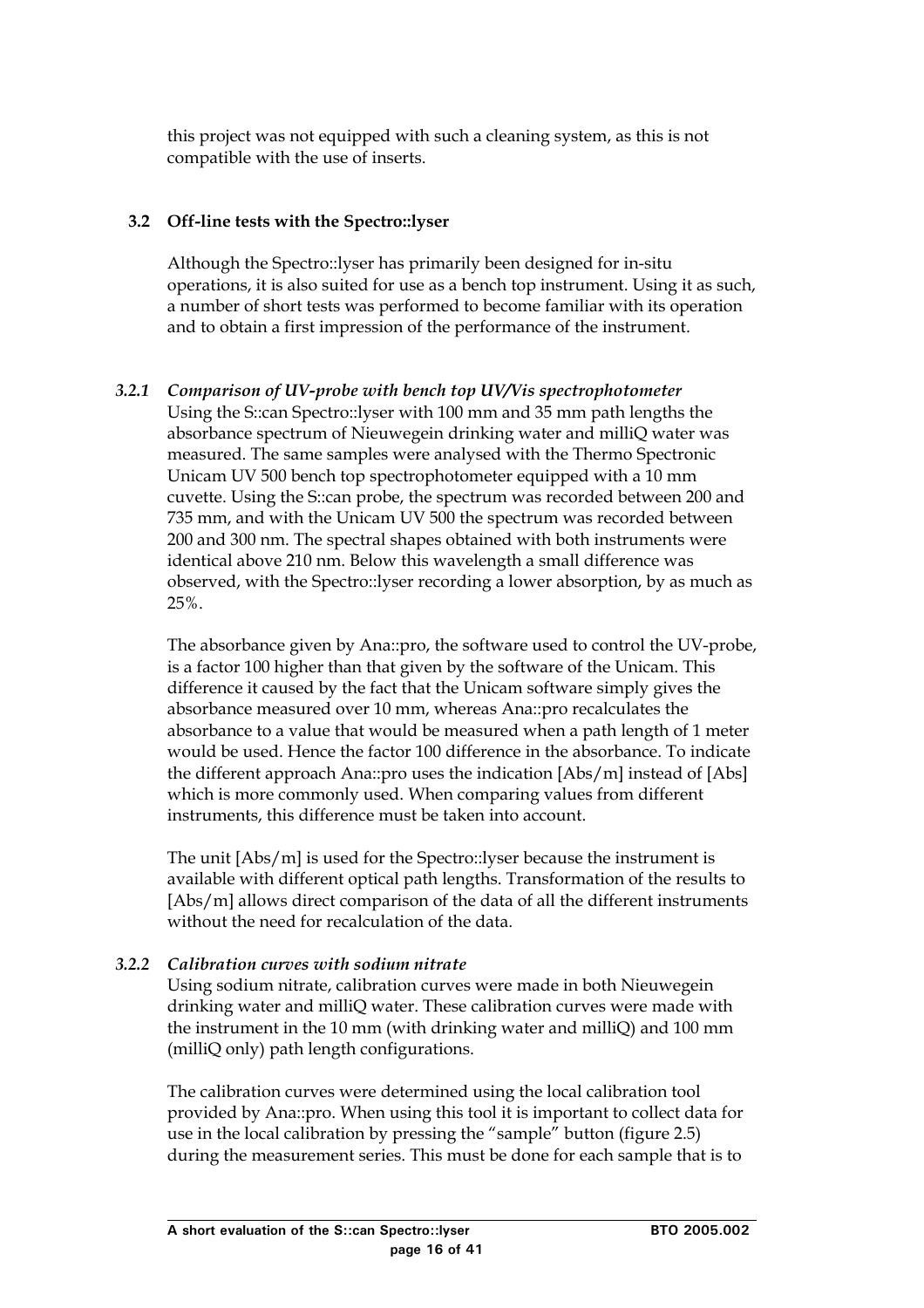be included in the calibration curve. The use of the sample button will result in the information of that measurement being collected in a special data set that can be applied in local calibrations. The use of data collected using the "measure" or "start" button (figure 2.6) instead of the sample "button" can be used for calibrations after the measurement has been completed, but only with great difficulty.

The measurements for all three sets of calibration samples could be fitted very well with a linear curve fit. The mean error of the curves, which indicates the mean deviation between the laboratory measurements and the ideal curve, was less than 2.5 % for all three sample sets.

When using the global calibration for drinking water as a reference a significant discrepancy between the values given by ana::pro and the actual concentrations of the sample was observed. This global calibration is provided by S::can and is an average calibration, composed on the basis of measurements in various types of drinking water. The global calibration is intended as a starting point for measurements and not for highly accurate determinations. For truly accurate measurements local calibration is recommended by S::can, and this necessity was also shown by these results.

All samples used for the calibration curves contained nitrate concentrations within the detection limits provided by the manufacturer (0.1 – 10  $NO<sub>3</sub>$ - $N<sub>eq</sub>$ ) for 100 mm path length and  $0.5 - 500$  NO<sub>3</sub>-N<sub>eq</sub> for 0.5 mm path length. Although the linearity of the calibration curves was high, the measurement of samples with nitrate concentrations close to the upper detection limit showed a deviation in the order of 5% from the calibration curve.

The upper level of nitrate allowed in drinking water under European law is 50 mg/L, which corresponds with 11.29  $NO<sub>3</sub>-N<sub>ew</sub>$ . Quantification is possible with the Spectro::lyser. However, this concentration is just above the upper detection limit of the 100 mm probe, but does fall within the measuring range of the 35 mm and 10 mm instruments.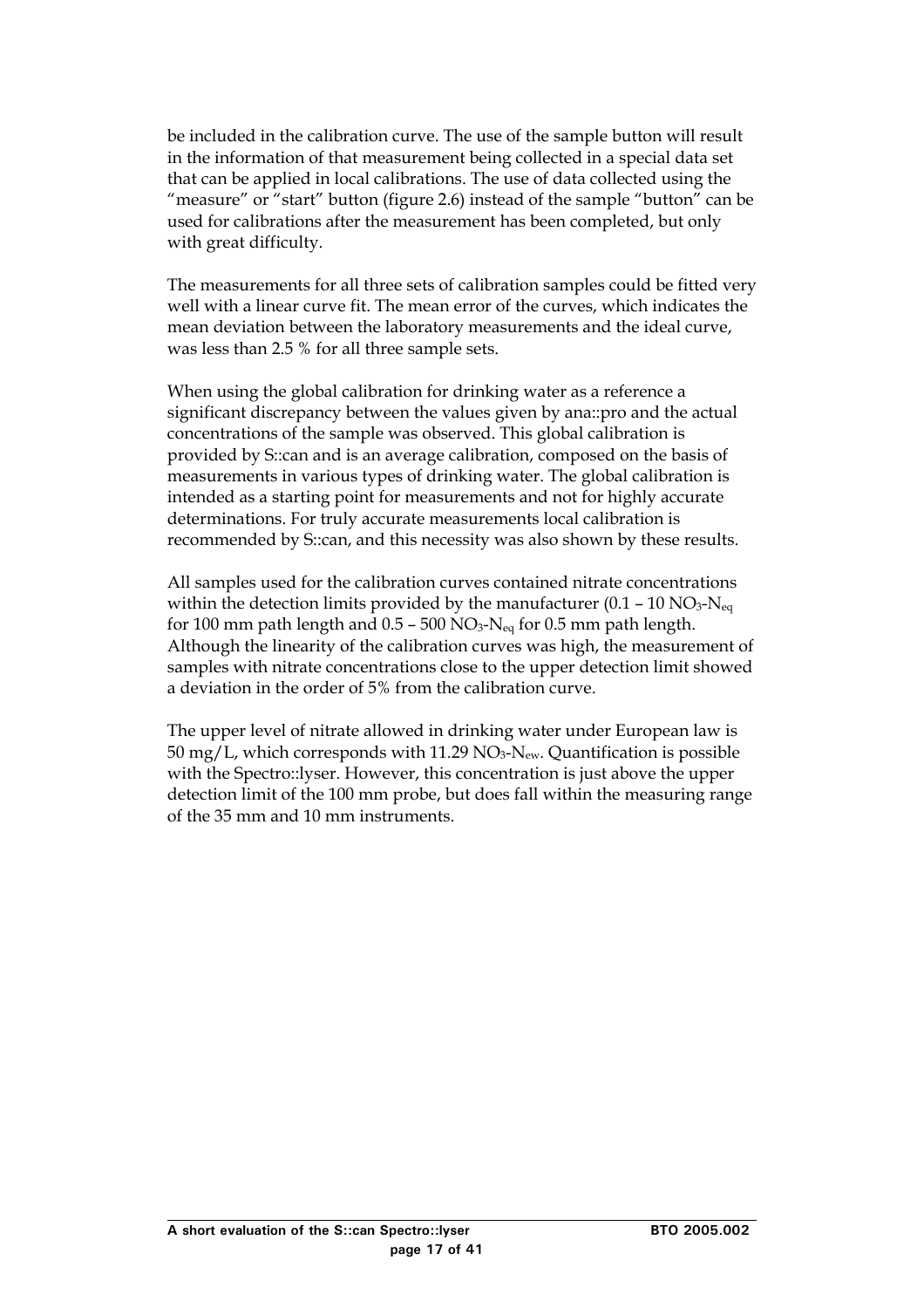<span id="page-20-0"></span>

**Figure 3.2**: calibration curve obtained for nitrate in milliQ using a 10 mm path length.

## *3.2.3 Differences in drinking water fingerprints*

The fingerprint of three drinking water samples was recorded (figure 3.3). These drinking water samples were collected in Utrecht, Nieuwegein and Driebergen. A clear difference was observed between the three samples: the Nieuwegein sample has by far the highest absorption in the 200 – 400 nm range. This high absorption is caused by a higher content of organics, and the Spectro::lyser indicates the following TOC<sub>eq</sub> levels: 0.53 mg/L (Driebergen), 0.63 mg/L (Utrecht) and 1.97 mg/L (Nieuwegein). The high level of organics in Nieuwegein drinking water corresponds with laboratory measurements, which show a relatively high level of humic acids.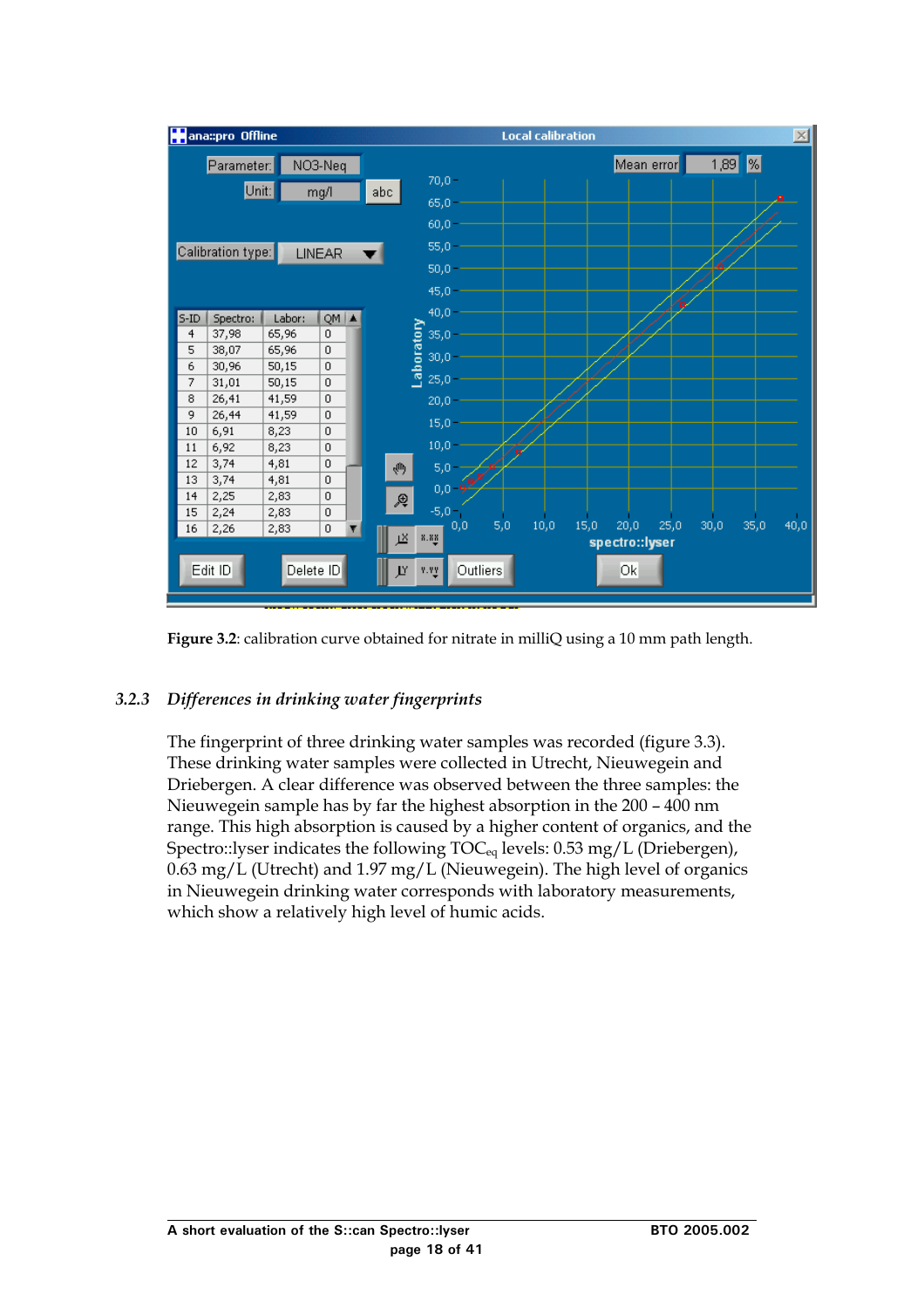<span id="page-21-0"></span>

**Figure 3.3**: The fingerprints of drinking water samples collected from Nieuwegein, Utrecht and Driebergen.

## *3.2.4 Analysis of specific organic contaminants*

The sensitivity of the Spectro::lyser towards a selection of organic compounds was determined. This was done to get an idea for the capabilities of the instrument in the detection of organic contaminants, as well as in the identification of those contaminants.

## *Benzene*

Benzene is a commonly encountered contaminant (e.g. in surface water) and has a strong UV absorption. Therefore, the detection limit that can be achieved with benzene is a good indicator for the lowest detection limits that can be achieved for other compounds as well.

It was shown that benzene could be detected in drinking water down to 0.05 mg/L when using the 100 mm path length of the Spectro::lyser. Below this concentration the deviation from the background spectrum (drinking water) becomes too small for unambiguous detection.

When measuring in water with a higher background signal such as surface water (high turbidity, high levels of humic acids), the detection limit is higher. In combination with the necessity to use a shorter path length instrument with such a water type, this results in an increase in the detection limit up to high mg/L levels.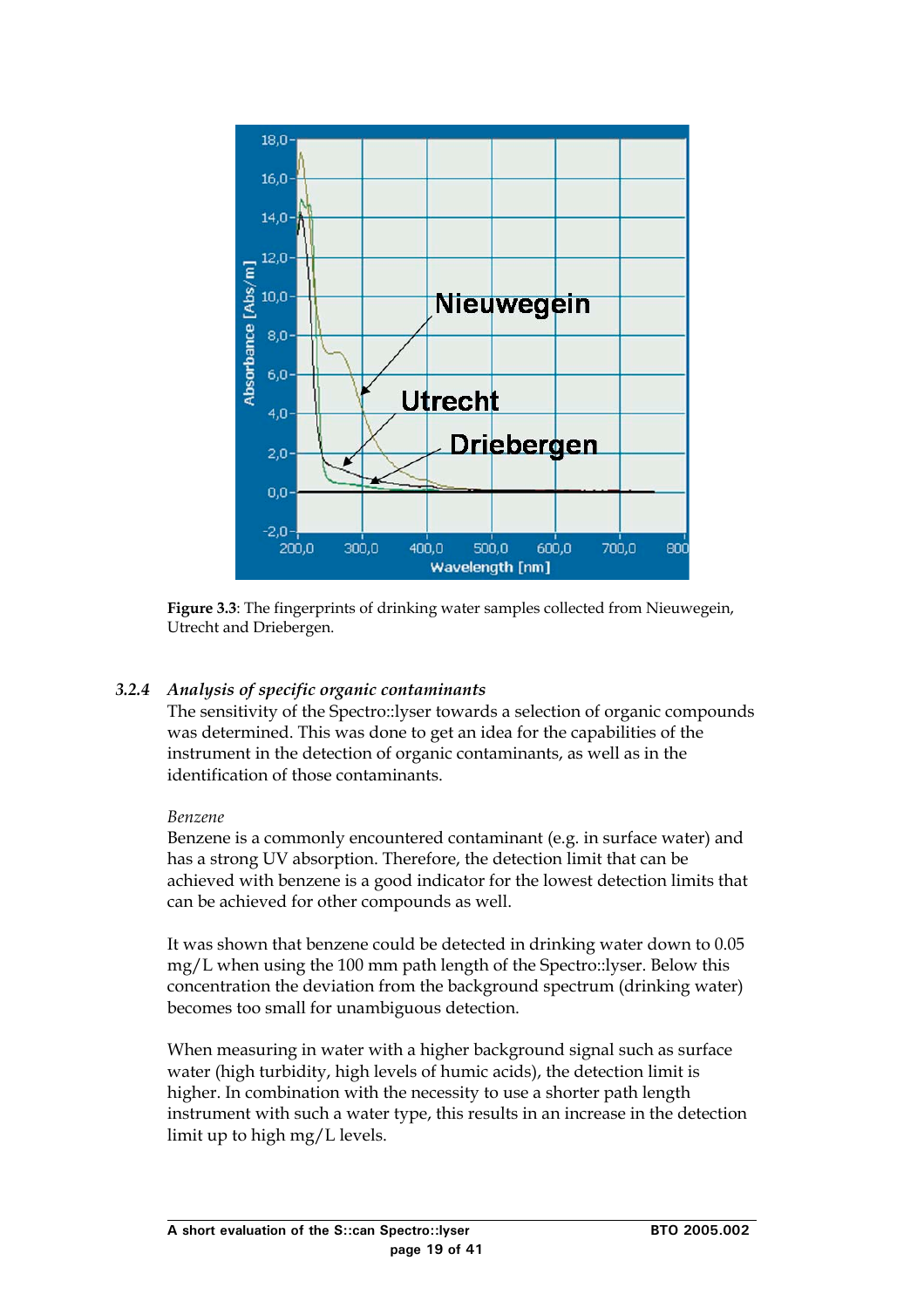

**Figure 3.4:** Absorption spectra of drinking water contaminated with benzene. From top to bottom benzene concentrations are 1 mg/L, 0.1 mg/L, 0.05 mg/L and 0 mg/L.

#### *Pesticides*

A small selection of pesticides was analysed using the Spectro::lyser. The pesticides were selected from two groups commonly encountered in surface water, namely phenyl urea compounds and organophosphorus compounds. Drinking water spiked with aldicarb, mevinphos, oxamyl, azinphos-methyl, methamidophos, isoproturon and linuron was analysed using the Spectro::lyser in 100 mm path length configuration. Drinking water in combination with the 100 mm path length was used in order to determine the maximum sensitivity of the instrument in a realistic matrix.

All compounds were measured in the concentration range  $1 g/L - 1 \mu g/L$ . All seven substances were clearly detected at 1 g/L, even to such an extent that absorption exceeded the maximum that could be analysed. The lower detection limits are shown in table 3.1. This clearly shows that the instrument is capable of detecting some single pesticides in drinking water down to subµg/L concentrations. The information contained in the fingerprint proved insufficient for indentification of the pesticdes. When measuring in a matrix with higher background absorption, an instrument with a shorter path length will required which will reduce the sensitivity.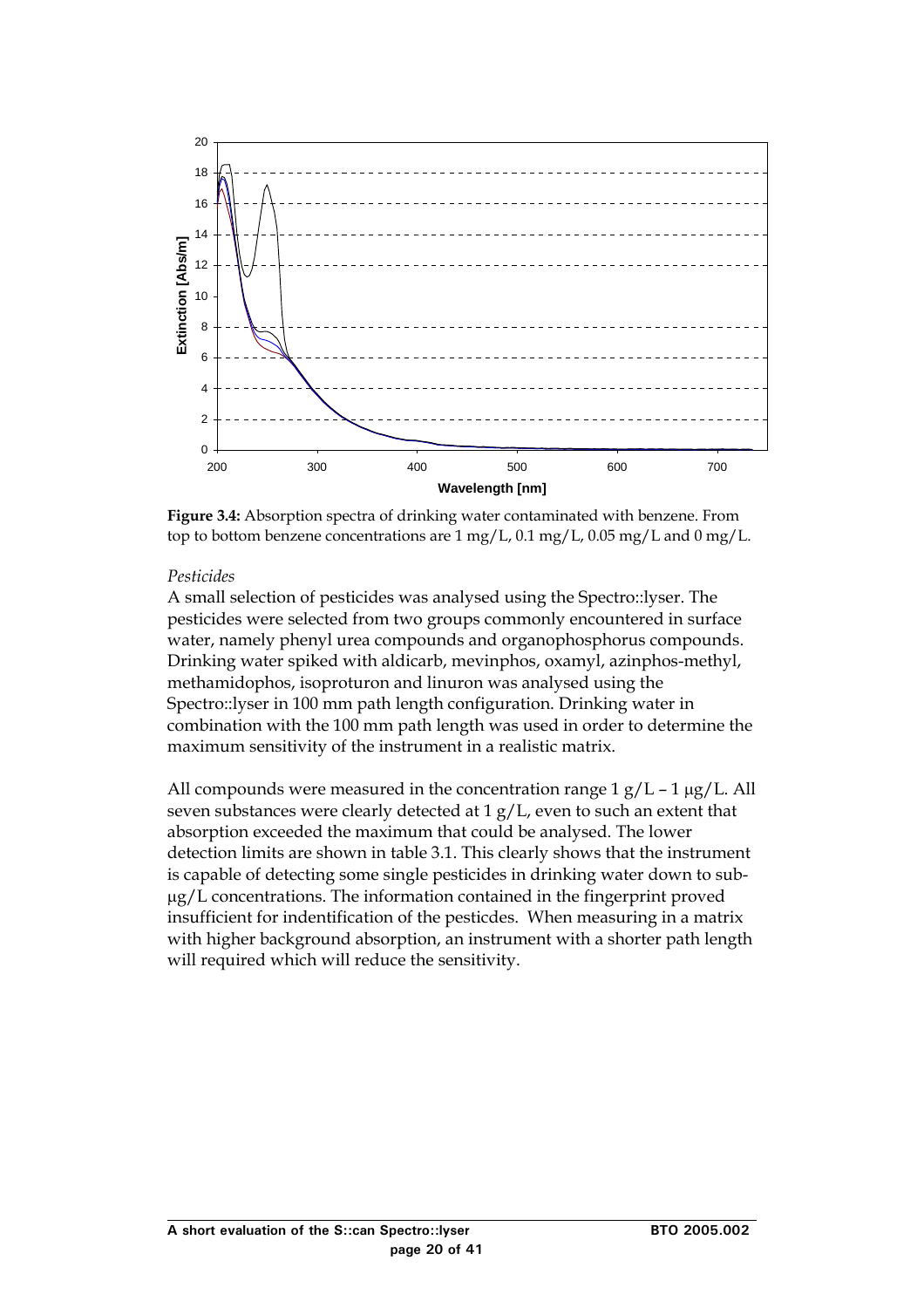| positiuto                                                                               |                              |  |  |  |  |
|-----------------------------------------------------------------------------------------|------------------------------|--|--|--|--|
| Compound                                                                                | Detection limit <sup>a</sup> |  |  |  |  |
| Aldicarb                                                                                | $0.1 \text{ mg/L}$           |  |  |  |  |
| Mevinphos                                                                               | $0.1 \text{ mg/L}$           |  |  |  |  |
| Oxamyl                                                                                  | $0.1 \text{ mg/L}$           |  |  |  |  |
| Azinphos-methyl                                                                         | $10 \,\mathrm{mg/L}$         |  |  |  |  |
| Methamidophos                                                                           | $1 \,\mathrm{mg/L}$          |  |  |  |  |
| Isoproturon                                                                             | $0.05 \text{ mg/L}$          |  |  |  |  |
| Linuron                                                                                 | $0.001$ mg/L                 |  |  |  |  |
| <sup>a</sup> Lower detection limit: the maximum absorbance in the differential spectrum |                              |  |  |  |  |
| $(Abs/m)$ should be larger than 0.5 (see figure 3.8). At this value the change in       |                              |  |  |  |  |

**Table 3.1**: lower detection limit of the Spectro::lyser towards a selection of pesticides

absorbance is higher that caused by short term changes in the water itself.

#### *Simulating compounds for nerve gasses*

A group of compounds that is perceived as a possible threat to the drinking water supply are nerve gasses. As it would be interesting to have a detection technique that could monitor the presence of such compounds in water, the Spectro::lyser was evaluated for such an application. However, as the facilities to work with the actual toxic compounds were not available, compounds with a lower toxicity but with a similar chemical makeup were used (Steiner et. al., 2003). The compounds are shown in figure 3.5. Although it can be deduced from these structures that strong UV-absorption can not be expected for these compounds, the usefulness of UV-spectroscopy in the detection of these compounds was investigated. As the known nerve gasses all have highly related chemical structures, the test with the selected compounds should give a good indication on the capabilities of the Spectro::lyser to detect such compounds in drinking water.

#### *DMMP and PMP*

DMMP, which was used as a simulant for Sarin, could be detected down to 0.05 g/L (figure 3.6). PMP, which was used as a simulant for Soman, could also be detected down to 0.05 g/L. This shows that although the compounds display a weak UV-absorption, they can be detected with the Spectro::lyser, albeit only at high concentrations. Noteworthy is the fact that a decrease in UV absorption was observed when PMP was added to drinking water.

#### *2-(Butylamino)-ethanethiol*

2-(Butylamino)-ethanethiol was visible down to 80 µg/L. However, this can not be explained when the structure of this compound is considered. This high absorbance must be due to an unknown contaminant present, but the supplier of the chemical was not able to provide any further information.

These results indicate that UV-spectroscopy is a suitable tool for the detection of compounds with a structure similar to nerve gases only at high concentrations.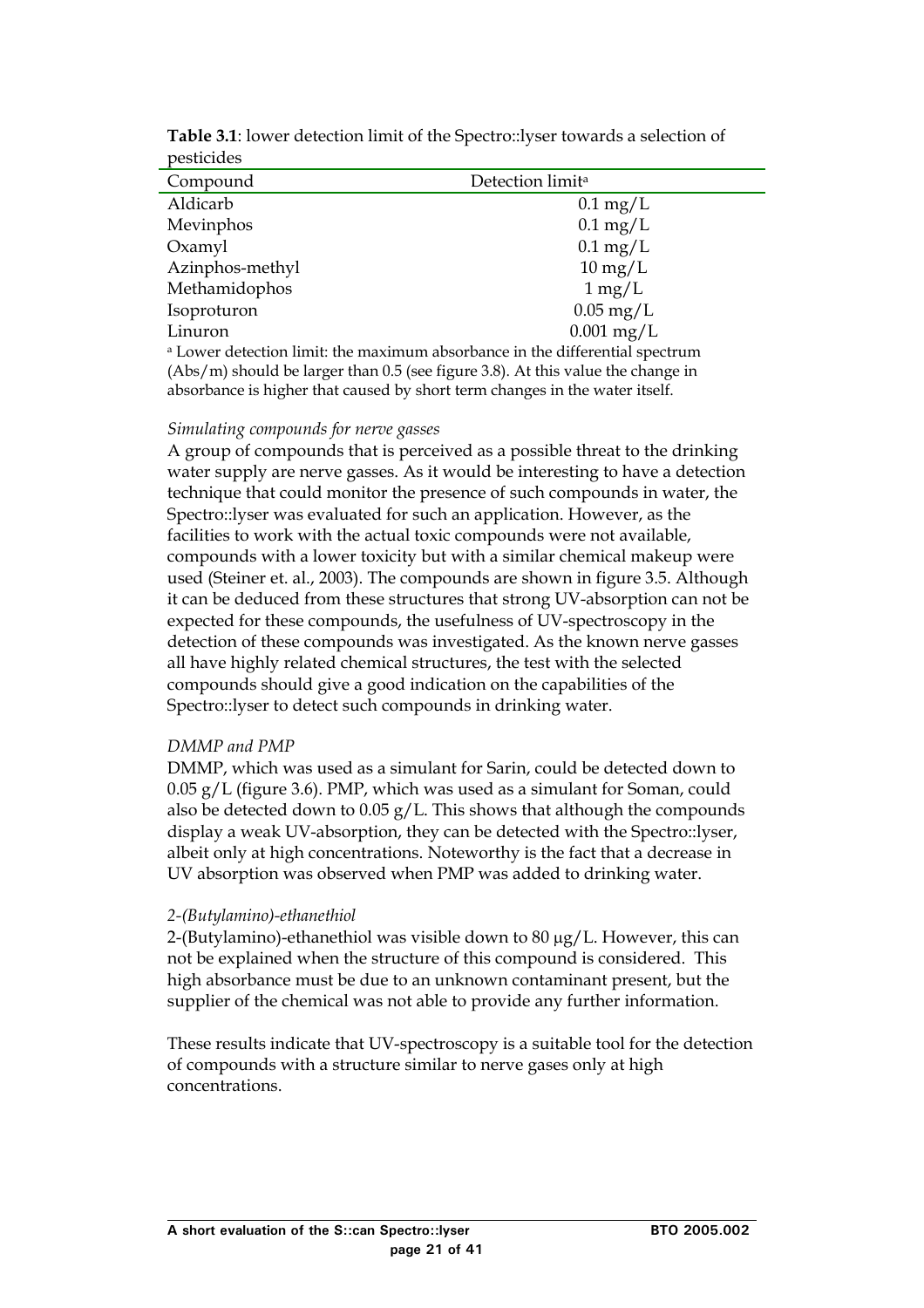

**Figure 3.5**: Overview of the nerve gas simulants measured with the Spectro::lyser.



**Figure 3.6**: Detection of nerve gas simulants in drinking water. Fingerprints of water contaminated with simulants are shown for 0.05 and 0.1 g/L.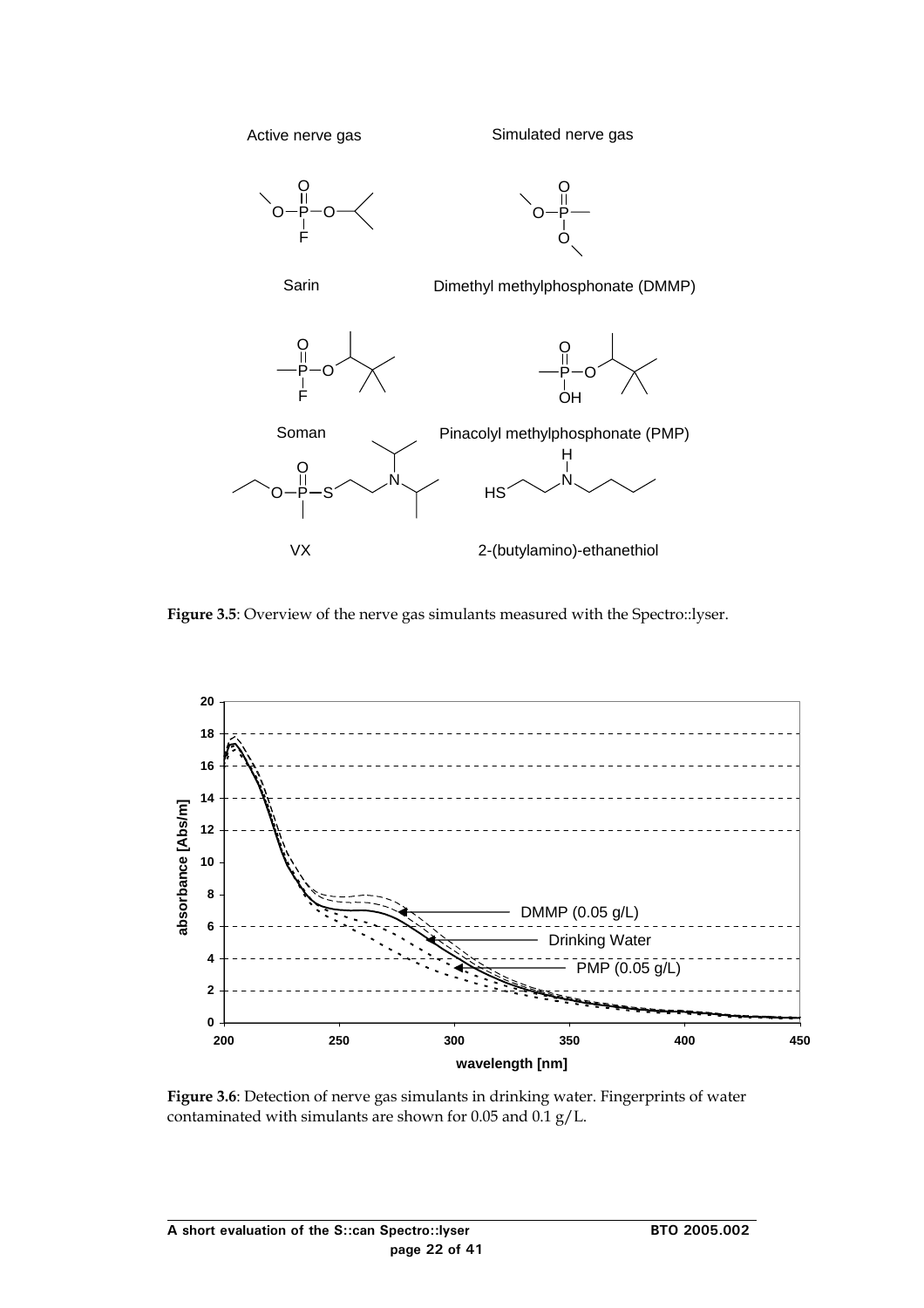### <span id="page-25-0"></span>*Conclusions on detection of organic compounds*

The lowest limit for detection of specific compounds observed during the experiments performed was around 1  $\mu$ g/L, (linuron, table 3.1). Similar sensitivity can be expected for other compounds with a high UV-absorbance in a matrix with a low background absorption, such as drinking water. However, the detection limit for most compounds of interest for drinking water applications will be higher, as phenylurea herbicides, the class to which linuron belongs, is known for their high UV absorption. Furthermore, detection limits in a more difficult matrix, such as surface water, will be significantly higher (mg/L). Such a limit of detection is too high for monitoring of trace contaminants, but is low enough for larger contaminations as they occur in surface water. The spectral information for most compounds will not be sufficient for positive identification. However, indicator parameters such as TOC, DOC and  $UV_{254}$  in combination with the spectral fingerprint can be used to detect water pollution. Furthermore, this should work well in the tracking natural fluctuations of water quality. However, monitoring specific compounds will not be possible, unless it is known exactly what to look for (e.g. benzene contamination in ground water at an industrial site).

#### **3.3 Online-laboratory evaluation**

To assess the reproducibility and stability of the data generated by the Spectro::lyser, the instrument was installed on a test bench, the SENSIBEL (Brandt, 2001), and connected to the drinking water supply using a flow through cell. One week of continuous measuring, with a sampling frequency of once per 15 minutes, showed a very stable signal with no significant noise. Small variations in turbidity and TOC in the drinking water were observed.

After establishing that the signal during online operation is stable and with little noise, the SENSIBEL was used to spike the water flow with pre-set concentrations of ascorbic acid (vitamin C) and benzoic acid. The goals of this test were to establish the reproducibility of the measurements and to establish the lower detection limit for these strongly UV-absorbing compounds in a continuous flow of drinking water. The SENSIBEL was used to automatically dilute 1 g/L stock solutions of the two acids down to concentrations of 2 - 0.1 mg/L in drinking water.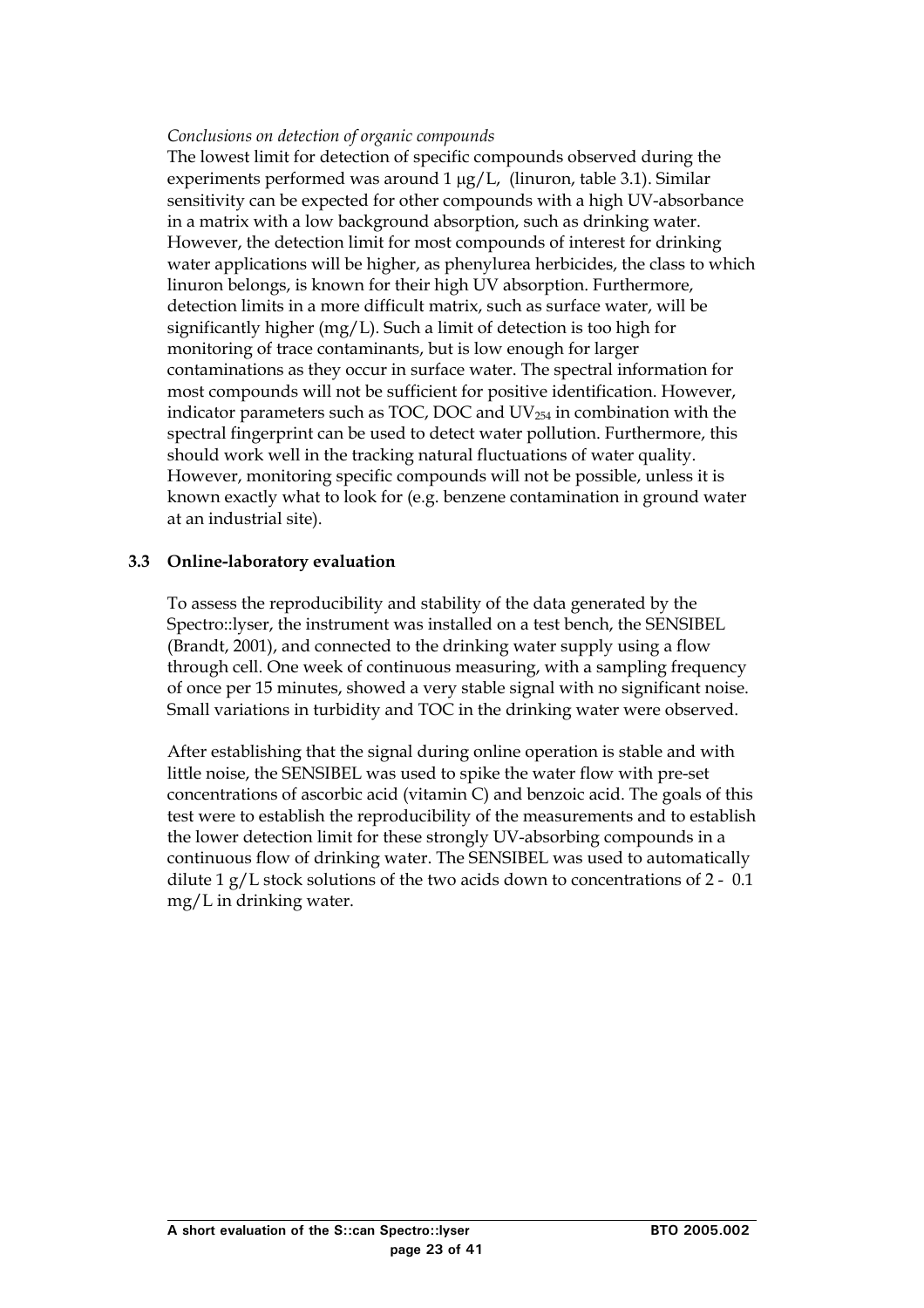

**Figure 3.7**: Monitoring drinking water with alternating additions of ascorbic and (0.2 mg/L) benzoic acid (5 mg/L).

Initially, ascorbic acid and benzoic acid were spiked at 2 mg/L and 5 mg/L respectively. At this concentration both substances can clearly be detected, the UV-absorption at 254 nm increasing by about 200% over that recorded for drinking water (up to 22 Abs/m from 8 Abs/m). The TOC levels recorded show a similar increase. It should be noted that the nitrate concentration recorded by the instrument is also influenced by the presence of benzoic acid and increases from around  $0.7 \text{ mg/L}$  (NO<sub>3</sub>-eq) to  $4.4 \text{ mg/L}$ . The software delivered with the Spectro::lyser is not capable of automatically compensating for this disturbance, as the absorption maxima of benzoic acid (230 nm) and wavelength used by the Spectro::lyser for determing nitrate concentrations are close together.

During the entire test the spiked concentration benzoic acid was kept at 5 mg/L. The concentration of ascorbic acid was gradually lowered from 2 mg/L to 0.1 mg/L. The lowest concentration that could still be detected was 0.2 mg/L. Below this concentration no change in the fingerprint could be observed. This can either be caused by the fact that the change in the fingerprint is too small to be detected, or because the SENSIBEL was not able to dose the small amount of stock solution required to achieve the 0.1 mg/L concentration. This was not further investigated, as the 0.2 mg/L concentration yielded a change in the fingerprint which was hardly larger than the natural fluctuations observed in the background spectrum and therefore was already close to the limit of detection.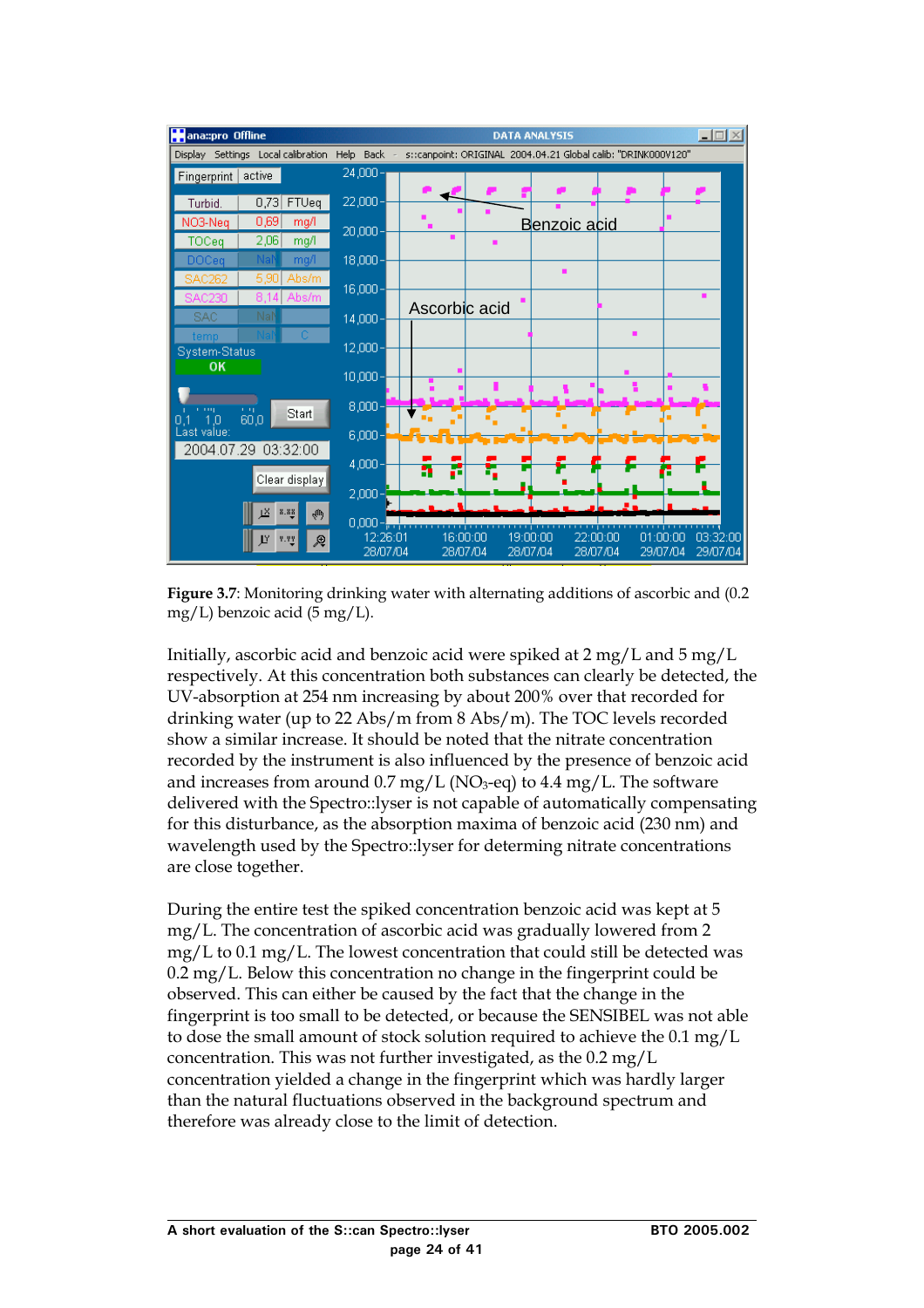The reproducibility of the signal was very good: the standard deviation in the absorbance for 5 mg/L benzoic acid was 0.3% (determined over 16 measurements). For ascorbic acid the standard deviation for the absorbance measured in a 2 mg/L solution was 0.9%. Furthermore, the standard deviation was 1% for a 0.2 mg/L solution, which corresponds with the lower detection limit. These standard deviations represent the errors in both the accuracy of the SENSIBEL in the spiking of the substances, the error in the measurement by the Spectro::lyser and the variance in the background spectrum of the drinking water over a period of approximately 1.5 days. It can thus be concluded that the reproducibility of the results obtained from the UV-probe are very high.

#### *Assessment of the recorded data*

For the evaluations described in sections 3.2 and 3.3 both the UV/Vis spectrum (the fingerprint) as well as time series of the derived parameters were used. Two further options that can be used to assess the data have not been discussed so far: the use of differential spectra and the use of the first derivative of the fingerprint. The use of differential spectra allows subtraction of a background spectrum (e.g. drinking water) from the spectrum of a sample. In this way the difference between the two spectra is directly visible (figure 3.8).



**Figure 3.8**: Differential spectroscopy.

The use of the first derivative of the fingerprint spectrum (figure 3.9) can in some cases lead to higher resolution. However, in the experiments described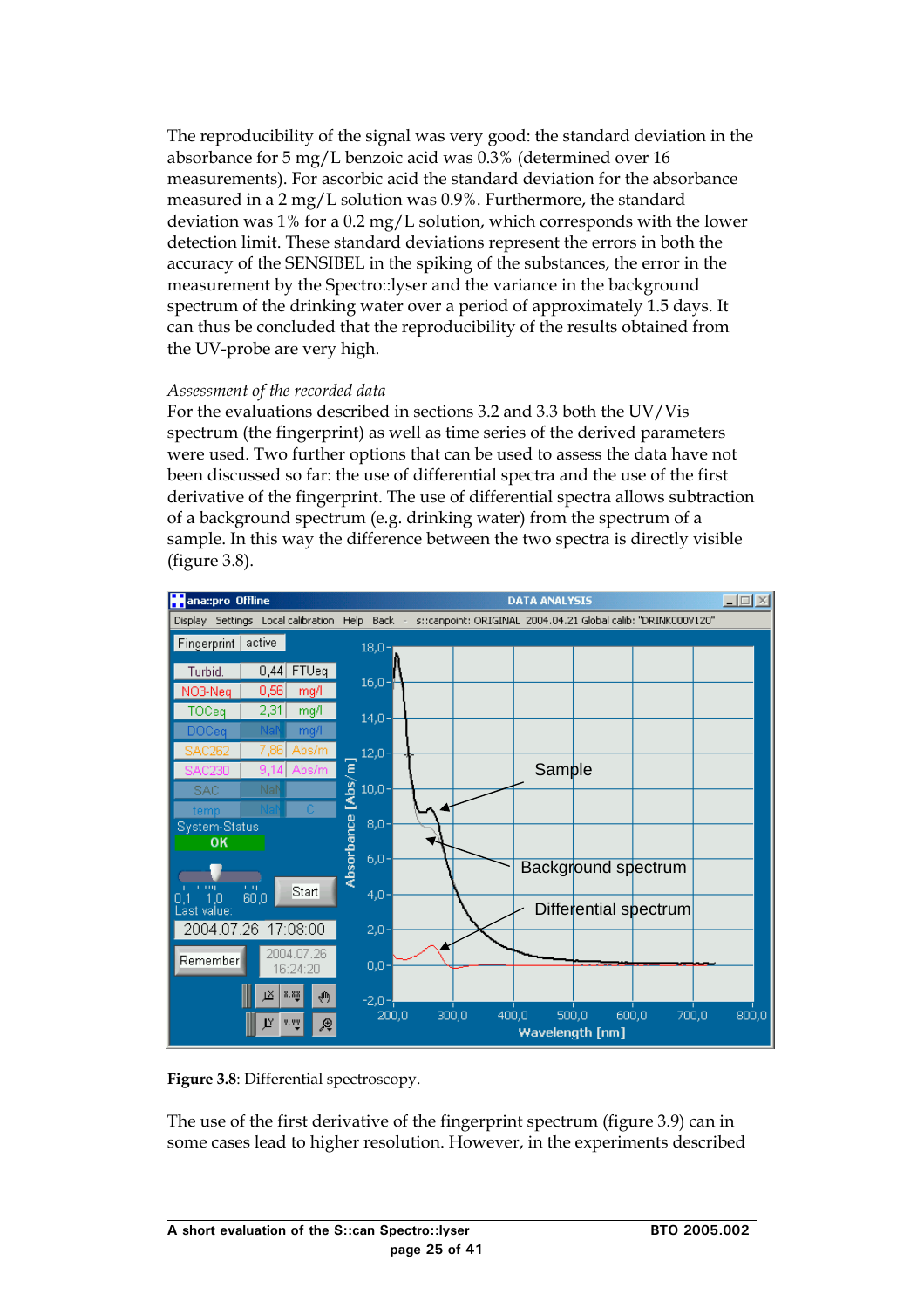<span id="page-28-0"></span>above no difference in sensitivity was observed between using the normal fingerprint and using its first derivative.



**Figure 3.9**: Fingerprint spectrum of 5 mg/L benzoic acid in drinking water (left) and the 1st derivative spectrum (right).

#### **3.4 On-line and on-site evaluation**

After the online evaluation in drinking water, the Spectro::lyser was installed at the WRK treatment plant in Nieuwegein. At this location, the probe was used to monitor the incoming surface water as well as the outgoing pretreated water. The outgoing water was monitored for 2 months, while the probe was installed for over 1 month at the intake of the plant. For both the outgoing water and the surface water the use of an insert was required, as the absorption of the water was too high for measurement with the 100 mm path length configuration of the probe. For the surface water the path length had to be reduced to 10 mm, while the pre-treated water could be monitored using a 35 mm path length.

#### *Surface Water*

It was suspected before starting the test in surface water that the configuration of the UV-probe used was not suited for these conditions. Surface water, with turbidity in the range of 20 – 40 FTU will cause rapid fouling of the measuring area in the flow through set-up, especially since no automatic cleaning was possible. Nevertheless, the UV-probe was installed and evaluated for 1 month.

It quickly became evident that the sediments present in the water indeed resulted in rapid fouling. The orientation of the instrument had an important effect on the build-up of sediments; a horizontal orientation of the measuring cavity of the Spectro::lyser, with water flowing in from below, resulted in the settling of sediment in front of the optical windows and thus blocking the path of the light beam. This occurred within 7 days. A vertical orientation, again with water flowing upwards, prevented this extensive build-up. However, sediments still accumulated in the tubes, tap and measuring cavity, which resulted in clogging and strong fluctuations in the water flow through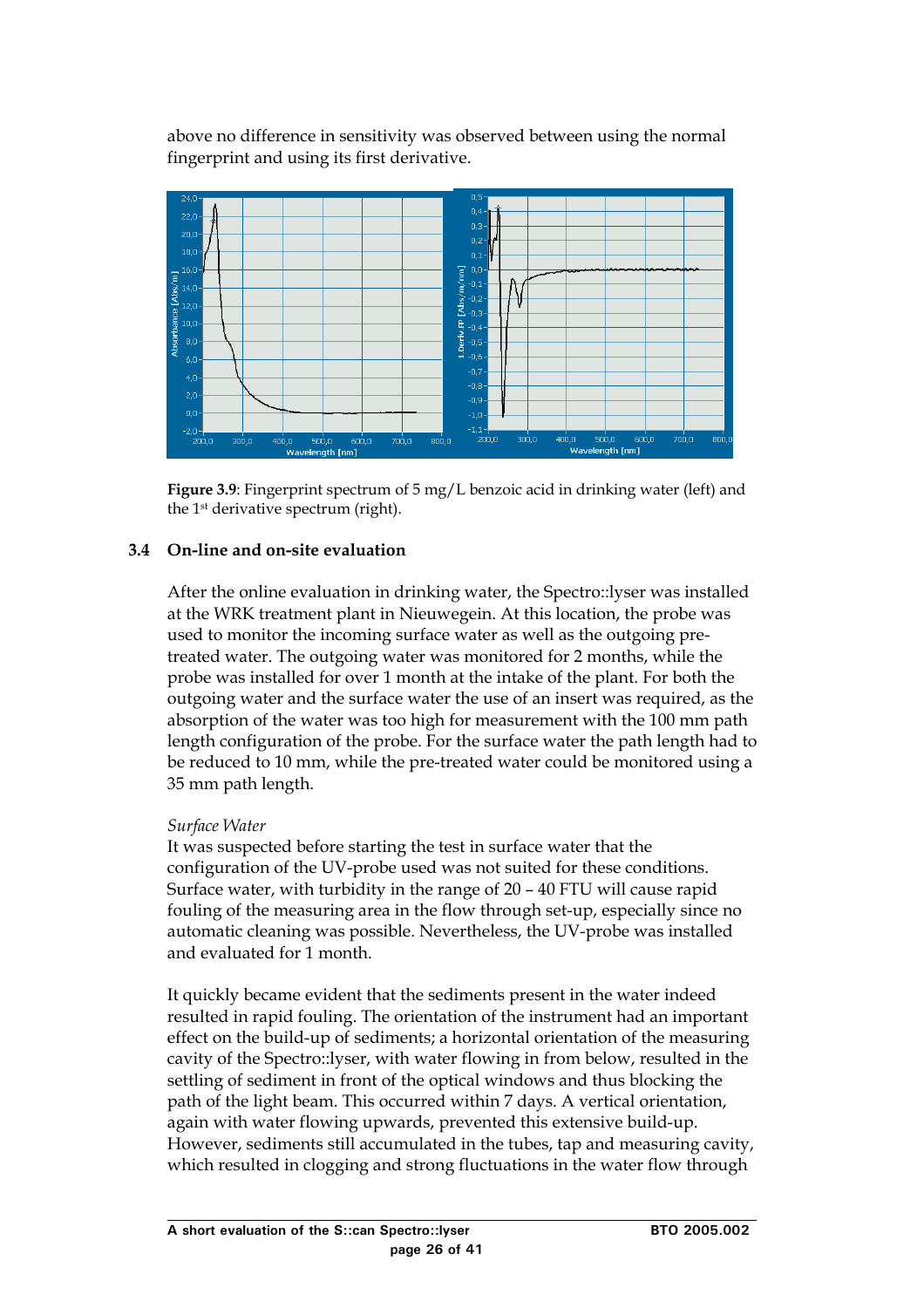the measuring cell. Increasing the flow rate did not totally prevent these variations. Because of this, strong jumps in the turbidity readings were observed (Figure 3.10).

The turbidity data collected was compared with those obtained from the turbidity meter which is used for regular monitoring at the WRK.[2](#page-29-0) This showed that, despite the problems with the sediment build-up in the set up, the measured turbidity and fluctuations therein represent the actual changes as observed by the monitor of the WRK quite well. The background level of turbidity observed by the UV-probe is somewhat higher, at 30 – 40 FTU, than the 20 – 30 FTU observed at WRK. The height of the peaks in turbity, which occurred on an almost daily basis, were recorded by both sensors. However, the peaks were lower in the measurements performed with the UV-probe (10 – 50 %). However, both the general trend as well as all significant changes were observed by both systems (Figure 3.11, example of the period 3 – 10 January, 2005). The higher background turbidity observed with the UV-probe is most likely the result of the build up of the sediments in the flow through cell. The smaller height of turbidity peaks could be the result of mixing with less turbid waters in the sampling system. When positioned directly in the source water, the results would most likely match more closely.



**Figure 3.10**: Strong fluctuations in turbidity observed when monitoring surface water

<span id="page-29-0"></span> <sup>2</sup> Data was used with permission from Waterleidingbedrijf Amsterdam.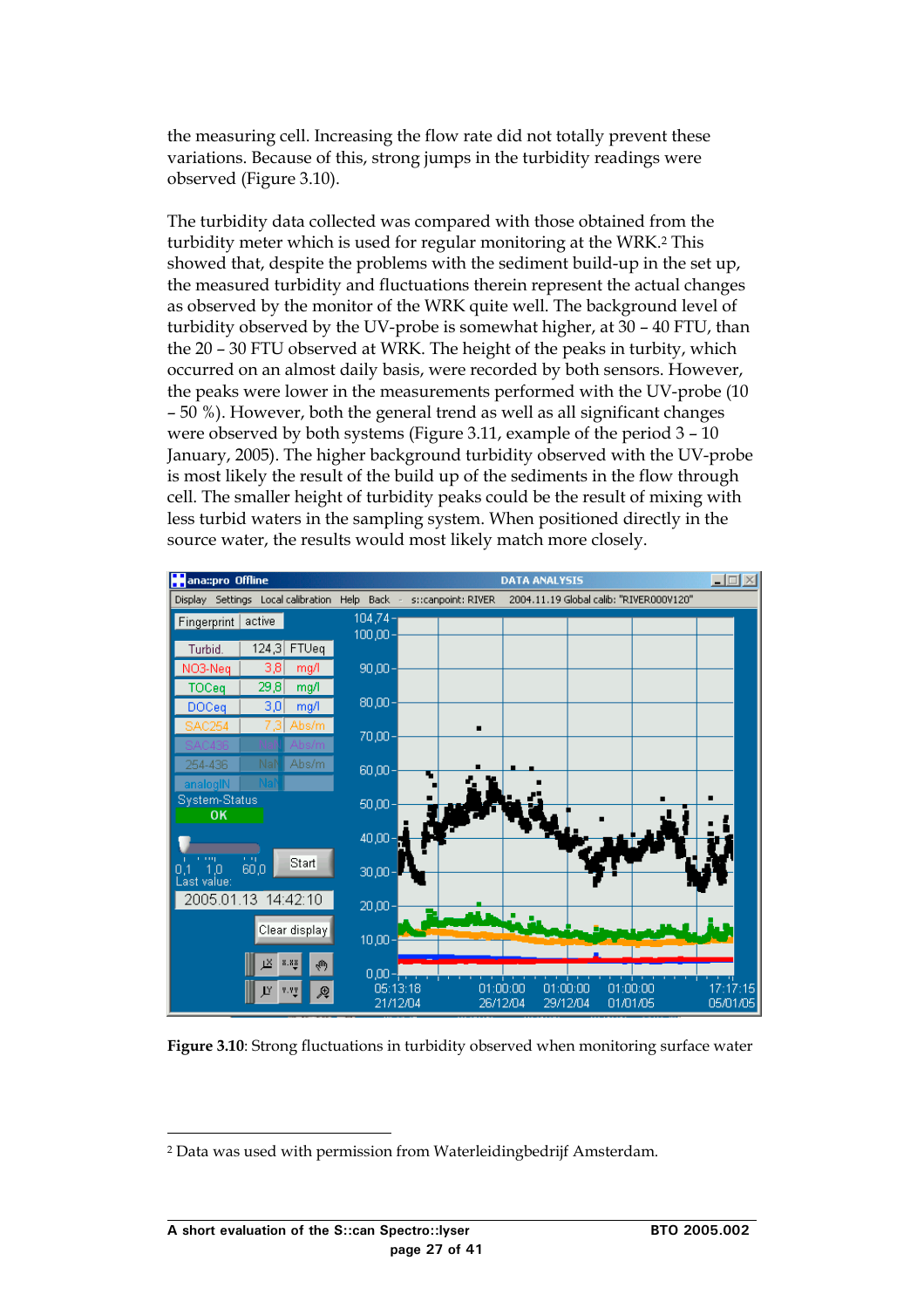

**Figure 3.11**: Comparison of measurement data, left: Spectro::lyser, right Hach turbidity meter.

Finally, the noise on the baseline was higher in the results obtained with the UV-probe. This is caused by the use of a floating point avarage used with the turbidity meter, which smoothes the baseline significantly. Such an option is also available in the Ana::pro software, but was not activated in this evaluation.

It can thus be concluded that turbidity measurements with this set-up are not ideal, but the results represent that actual fluctuations in the turbidity well. However, for more accurate readings automatic cleaning is advised and the use of the flow through cell is not recommended in highly turbid waters.

The TOC calculated by the instrument proved to be directly related to the turbidity, and fluctuations in the latter resulted in similar fluctuations in the former parameter. DOC, nitrate and  $UV_{254}$  did not show this relation. The latter three parameters are therefore better suited to monitor non-turbidity related events in water quality. In this evaluation the values measured by the UV-probe were not compared with laboratory measurements, as no local calibration of the instrument was performed and without such a local calibration achieving quantative data will not be possible.

Apart from the large fluctuations in turbidity, only a single event was observed, on december 30, where UV $_{254}$ , DOC and [NO $_3$ ] all increased (UV $_{254}$ 14 up from 9.5, DOC, 5.7 up from 4 and  $[NO<sub>3</sub>]$  4.6 up from 4) without a corresponding increase in turbidity or TOC. Furthermore, the variance in these parameters (DOC  $3.7 - 4.1$ , UV<sub>254</sub>  $8.5 - 10.0$ , [NO<sub>3</sub><sup>-</sup>]  $3.8 - 4.2$ ) in the preceding and following two days was much smaller than the observed deviation.This change in the water composition did not trigger any of the biological monitors, Daphnia, Algae, Fish and Bacteria toximeters, that are sampling the same water flow. However, elevated levels of a number of phtalates were observed on the same day using routine monitoring (HPLC). This event, and possibilities for data analysis thereof, is described in more detail in section 3.5.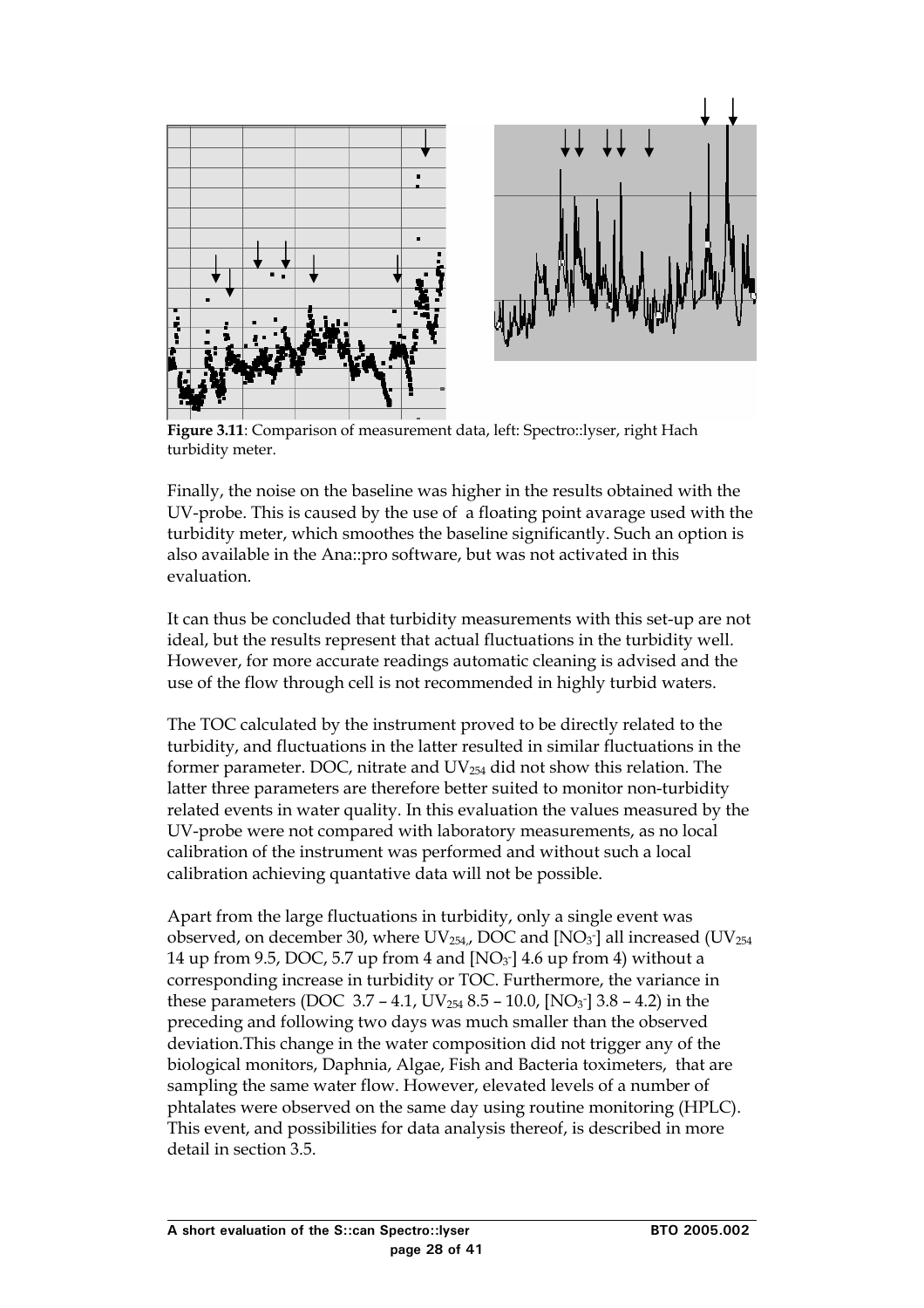## *Pre-treated water*

As with drinking water a very stable signal was obtained when monitoring the pre-treated water. Gradual changes were observed but no spikes or severe noise (figure 3.12).



**Figure 3.12**: Scale of the natural variations in the pre-treated water in comparison with the spiking of ascorbic acid at  $2 \text{ mg/L}$  (far right).

pre-treated water was determined using the SENSIBEL set-up in an identical below 0.15 mg/L in both drinking water and pre-treated water suggests that the SENSIBEL is not capable of spiking at  $0.1$  mg/L when using a stock solution of  $1 g/L$ . The minimum concentration of ascorbic acid that could be detected in the way as described for drinking water in section 3.2. When spiking ascorbic acid, the corresponding change in the fingerprint, as well as an increase in absorption at  $UV_{254}$ , was visible down to 0.15 mg/L. Below this concentration, starting at 0.1 mg/L, no change could be detected. This corresponds with the results obtained in drinking water. The fact that no signal at all was observed

of turbidity sensors and HPLC-UV, confirms that no events occurred during No large (more than 50% increase in value) and rapid (within 12 hours) change of any monitored parameter was observed during the period of monitoring. The instrumentation available at the WRK plant, which consists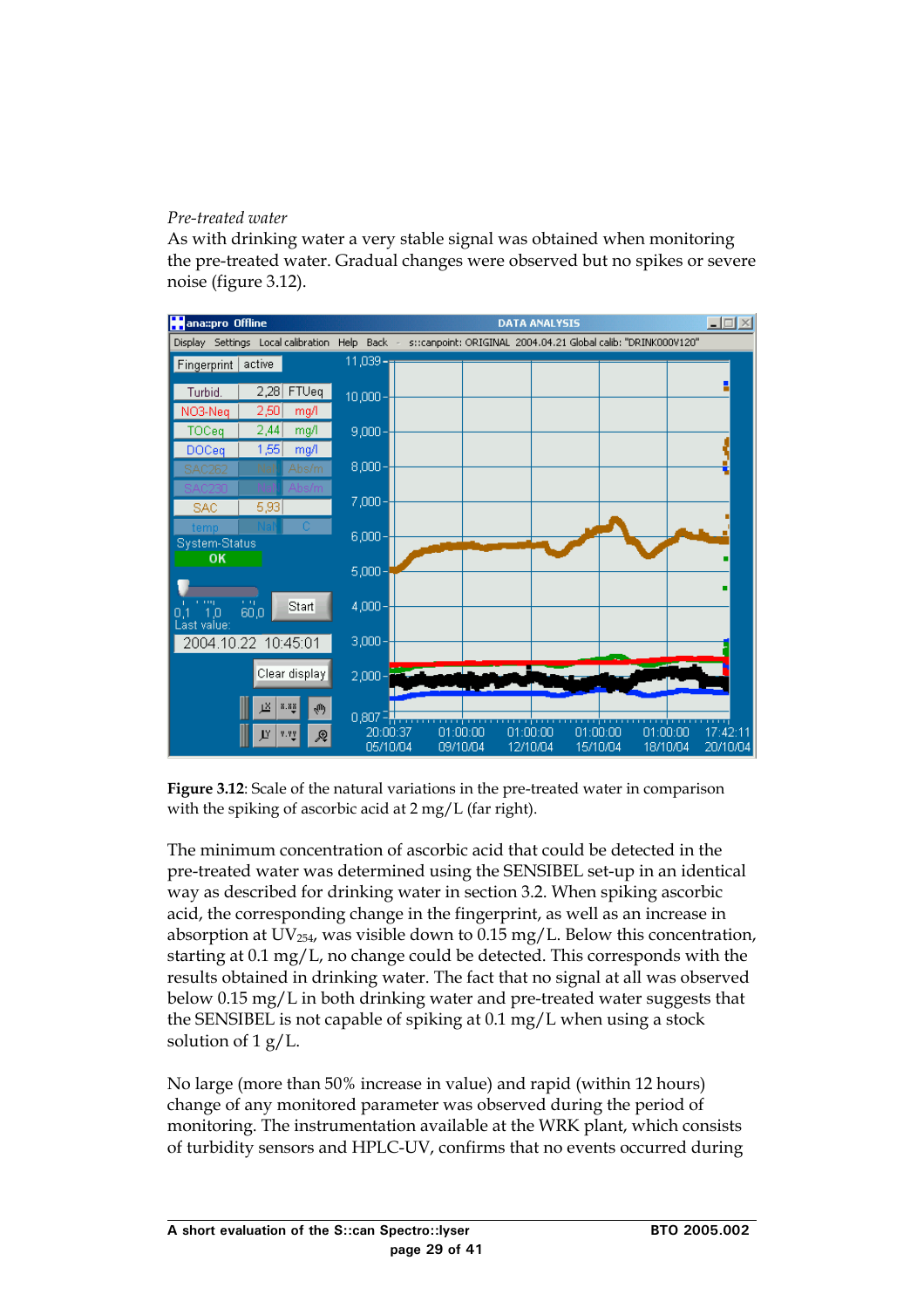<span id="page-32-0"></span>this period that could have been detected using the UV-probe.[3](#page-32-1) An elevated level of MTBE was detected for several days during the monitoring period, but this compound is invisible in UV/Vis spectroscopy. Furthermore, an elevated level of turbidity was recorded between the 18<sup>th</sup> and 25<sup>th</sup> of October: increased from ~0.025 to 0.05 – 0.06 FTU. A somewhat smaller increase, relative to the background level, was recorded with the Spectro::lyser; 3.0 up from 2.0 – 2.5 FTUeq. Furthermore, the increase by the UV-probe was observed only during the  $23<sup>rd</sup> - 25<sup>th</sup>$  of October. As the UV-probe was sampling a different pipe, the lower increase could be the result of either a lower response by the instrument or by a different composition of the water.

Although the trends in turbidity observed by the Spectro::lyser correspond with those measured by the Hach turbidity monitor installed at the WRK plant, a difference of a factor 100 between the reported values was found. The most likely explanation for this discrepancy is an incorrect calibration of one of the two instruments.

Furthermore, the fluctuations in the measurements with the Spectro::lyser were larger. This latter effect was the result of the floating average used in the Hach instrument, which dampens out rapid fluctuations. Such a floating average option is available in the Ana::pro software but was not used during this evaluation.

#### *Practical issues*

While using the Spectro::lyser in pre-treated water some practical observations on its use were also made. Before starting the evaluation on the site of the WRK, a new background spectrum was recorded. However, this was not done properly, which resulted in the probe being unable to record the turbidity during the first two weeks of the evaluation. This was corrected by recording a new background using milliQ water. The most likely cause for this problem was insufficient cleaning of the probe before recording the background spectrum. Therefore, caution should be taken when replacing the background with a new one, and it is advisable to check the new background by measuring a standard sample to verify the operation of the probe.

Furthermore, it was remarkable that the probe could be operated without significant fouling over a period of two months in the pre-treated water. This could be done while using an insert, a configuration that is more prone to fouling than one without an insert present. The probe and insert were cleaned after 1 month, but no change in the measuring results was observed after cleaning. This indicates that the Spectro::lyser can be operated in relatively clean water (e.g. drinking water quality) for a period of 2 months, or possibly more, without a strong influence of fouling on the measurements.

## **3.5 Data managment / Alarm modus**

After completing a measurement series, or after downloading data files from either the instrument or the connected process computer, it is possible to

<span id="page-32-1"></span> <sup>3</sup> Data was used with permission from Waterleidingbedrijf Amsterdam.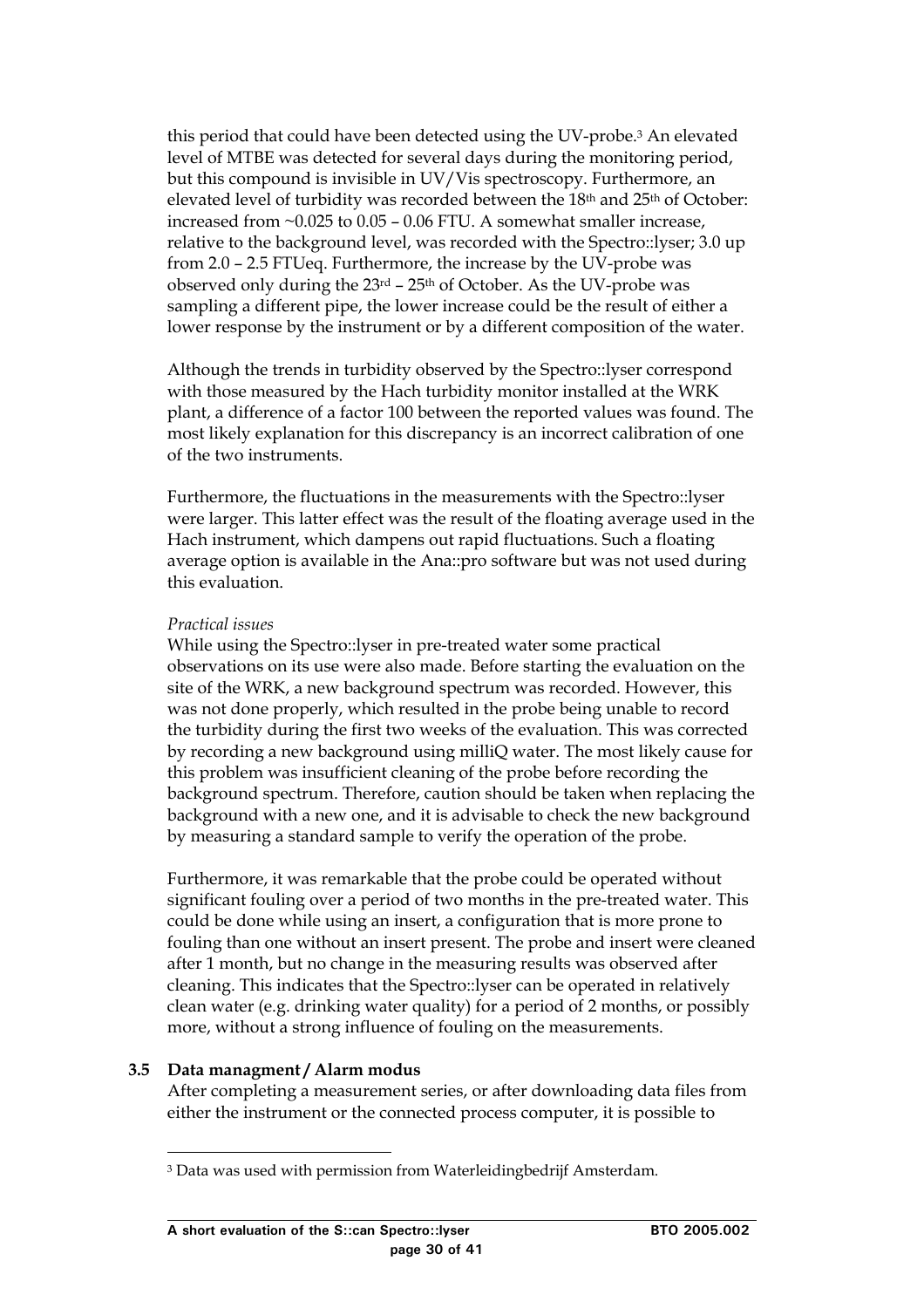review the data using either the Ana::pro software or using a spreadsheet programme. The offline mode used for this reviewing allows one to call up the values of the parameters, the generation of time series for the parameters (see figures above) and the recalculation of parameters using the fingerprint data. Furthermore, the generation of 3D plots of the fingerprint spectra can be highly illustrative (figure 3.13), but this is currently only possible in a spreadsheet programme.



**Figure 3.13**: 3D-plot of the fingerprint spectra recorded over a period of 1 day during which benzoic acid and ascorbic acid were sub sequentially spiked every 6 hours.

Less illustrative visually than the 3D-plot, but very useful in detecting of changes in the water composition is the alarm module currently under development for use with the Ana::pro software tool. During this project a development version of this tool was briefly evaluated.

When using the alarm tool the standard parameters, e.g. turbidity, TOC, DOC etc, are replaced with 7 alarm parameters. The standard parameters could not be reviewed when using the alarm tool; however, they can be calculated at a later date when reviewing the data. The alarm parameters are defined by S::can in such a way that a change in the fingerprint spectrum is reported with high sensitivity and so that each parameter covers a different range of wavelengths or characteristic of the spectrum.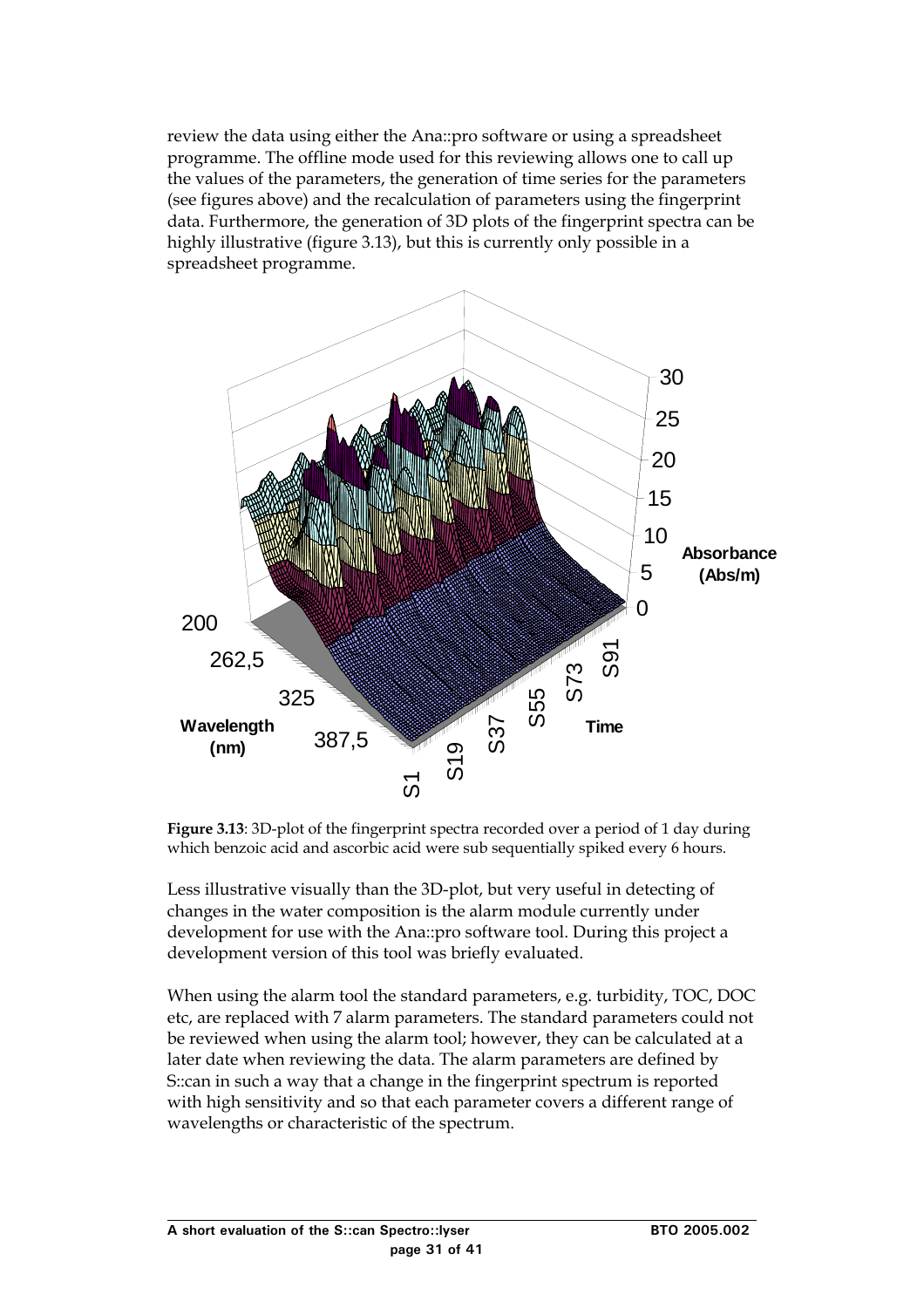The levels at which the system gives an alarm can be set per parameter by the user. The sensitivity of the alarm settings can be adjusted depending on the natural fluctuations in the sample matrix. In order to do this, a series of at least 100 reference measurements is required, which give a good representation of the variations in the matrix under normal conditions. After tuning the alarm levels for the monitored matrix, they can be adjusted further without the need for additional reference measurements.

During the evaluation at the WRK plant, alarm settings were produced for both the source water and for the pre-treated water. In the case of the pretreated water the reference signal is relatively stable, allowing sensitive alarm monitoring. At this setting an alarm was given every time ascorbic acid was spiked to the water, even at the 0.15 mg/L. No other significant events were recorded using these alarm settings.

Setting alarm levels for the source water was more difficult, as large fluctuations were present in turbidity. However, when leaving out the data from the period the water flow through the probe was blocked, a reasonable alarm setting could be obtained. With this setting, one single, unidentified, event was observed. In the fingerprint, this event could be observed as a small but significant increase in DOC, [NO<sub>3</sub>] and UV<sub>254</sub> values. The response of the alarm parameters was much stronger, as shown in figure 3.14. This shows that even in a strongly fluctuating matrix the instrument can be used detect changes in water quality. The identity of this contaminants or mixture of contaminants has not been confirmed. However, it is known from routine monitoring that increased levels of phtalates were present in the source water during the day of the observed event. Although this suggests there might be a relation between these two observations, this conclusion can not be drawn on the basis of the available information.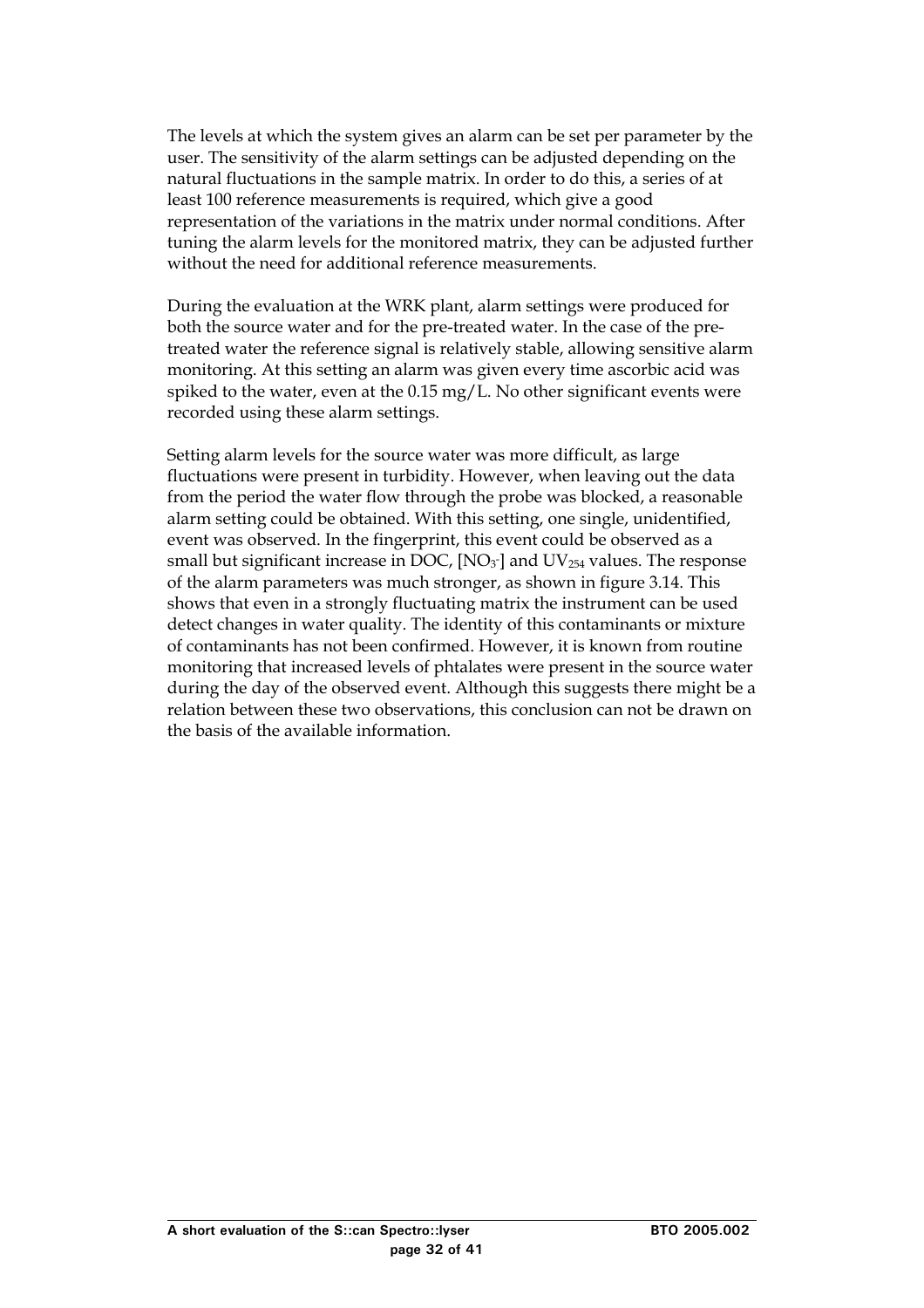

**Figure 3.14**: Response of alarm parameters to changing water quality.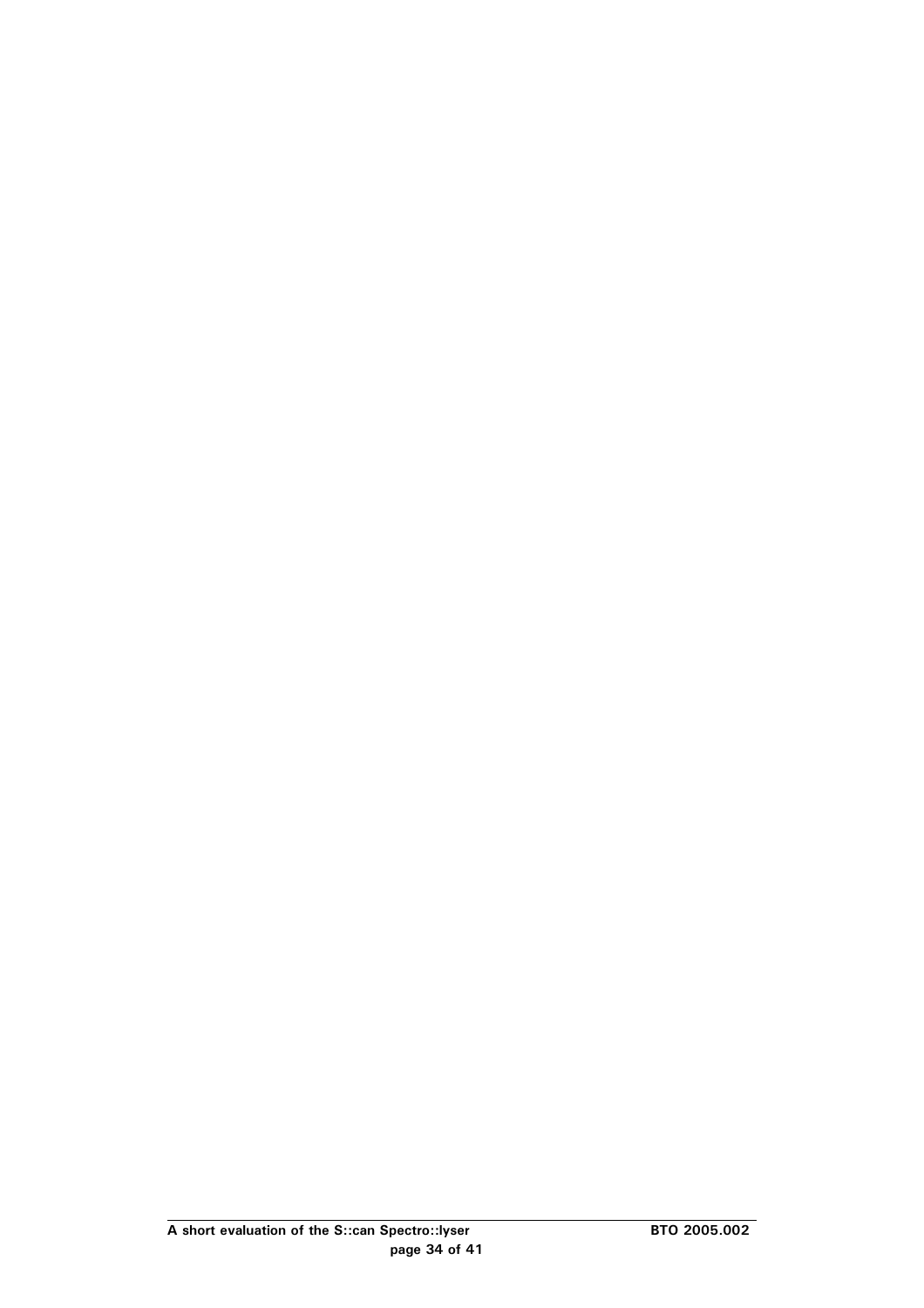# <span id="page-37-0"></span>**4 Conclusions**

In this project the S::can Spectro::lyser UV-probe was briefly evaluated. The instrument acquired for this evaluation was fitted with a 100 mm sample cuvette and could recorded the absorption/transmission spectra of samples between 200 – 735 nm. This information is important as the version of the instrument will influence the maximum sensitivity and resolution that can be achieved.

Laboratory and field tests have shown that the Spectro::lyser is an instrument that is robust and easy to operate. The data presented by the software tool is clear and easy to interpret. Advanced data handling, such as setting of alarm levels requires more experience with the system, but with the support of the company S::can this is not a problem.

The maximum sensitivity for contaminations in drinking water achieved was in the order of  $\mu$ g/L (phenylurea herbicides). Compounds with a lower extinction coefficient will be detectable in higher concentrations only (mg/L). Furthermore, when measuring in a matrix with a high sediment load or a high concentration of DOC the path length of the instrument has to be reduced, which also reduces the sensitivity of the instrument for contaminations.

As the UV—probe is a stand-alone spectrophotometer, and uses neither concentration step nor chromatography to separate the components present in a sample, it is not suited as a tool to screen water samples for very low concentrations of (unknown) pollutants. The recorded spectra represent the sum of all components present in the water. However, this makes the probe a useful tool for monitoring natural fluctuations in the composition of drinking and surface water and for monitoring water for sudden changes in overall quality. Especially the alarm module in the software is useful in this type of application. In this role the probe will not be able to identify specific contaminants, due to the low specificity of UV-spectra, and will only be sensitive for compounds that absorb UV-light.

In the work performed in this project, only water without residual disinfectant was tested. Results in chlorinated or chloraminated water might be different from those obtained with drinking water in the Netherlands. This remains to be investigated.

For automated alarm monitoring, which is a feature available with the UVprobe, additional tests should be done to establish the natural background signal and variations therein, over an extended period of time and at different locations. Only if the regime within which natural variation occur is known can it be determined whether the alarm function is useful and can alarm settings be prepared.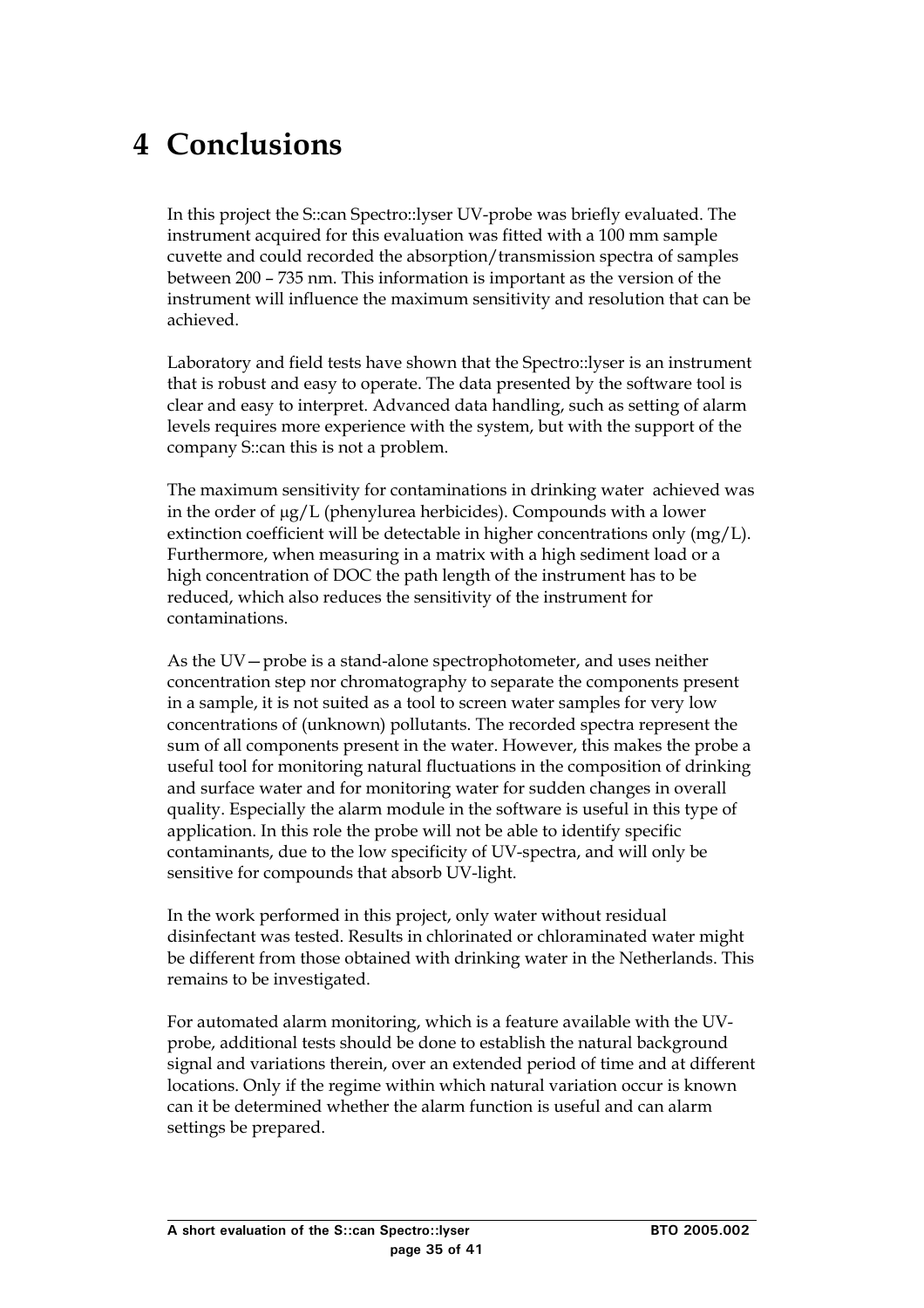The S::can Spectro::lyser does not only measure a UV/Vis spectrum of a water sample, it calculates a number of parameters on the basis of this spectrum. Because of this, it can be used as a direct replacement for on-line turbidity sensors and UV sensors, as it will yield information of similar accuracy if a local calibration is performed. However, the standard instruments are less expensive to acquire and maintenance costs are estimated to be similar. Therefore, the UV-probe is interesting for use when additional information on water quality is desired, beside UV-absorption and turbidity. In that case a lot of additional information, e.g. nitrate concentrations and indications of the organic components in the water as well as the spectral fingerprint, will be obtained at relatively low extra costs. For example, use of the instrument for monitoring raw water, filtration and coagulation steps would provide a much better insight in the process in comparison with conventional turbidity sensors and UV sensors used for such purposes. Thus, it can be concluded that the probe has a substantial added value over conventional sensors with more limited capabilities, but as it is somewhat more expensive, it should be considered mainly in applications where this additional information will actually be used.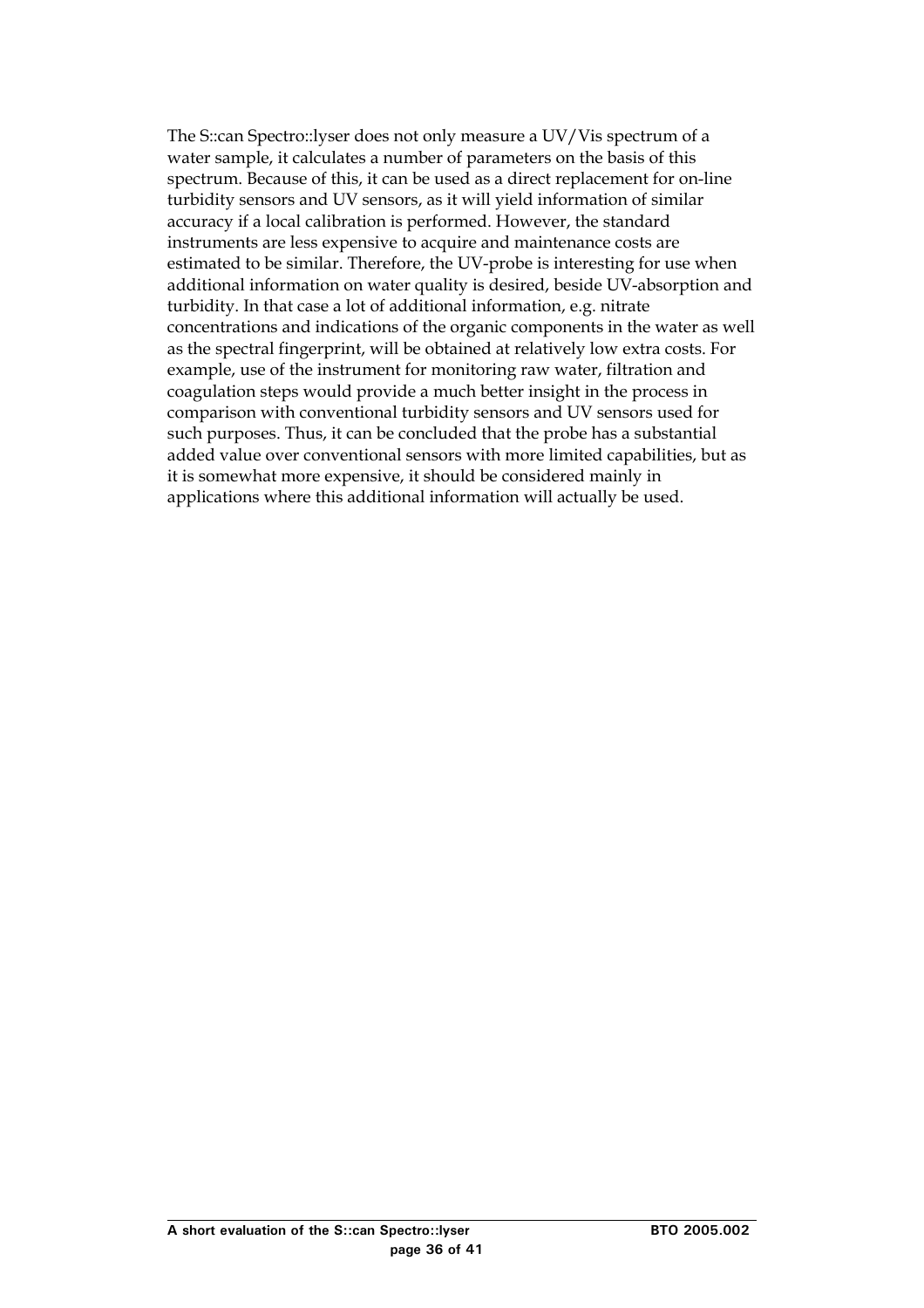## <span id="page-39-0"></span>**5 Literature**

Brandt, A. "Handleiding voor het gebruik van de SensiBel-opstelling", Kiwa report *BTO 2001.101*, 2001.

Steiner, W. E.; Clowers, B. H.; Haigh, P. E.; Hill, H. H. "Secondary Ionisation of Chemical Warfare Agent Simulants: Atmospheric Pressure Ion Mobility Time-of-Flight Mass Spectrometry", Anal. Chem. **2003**, *75*, 6068 – 6076.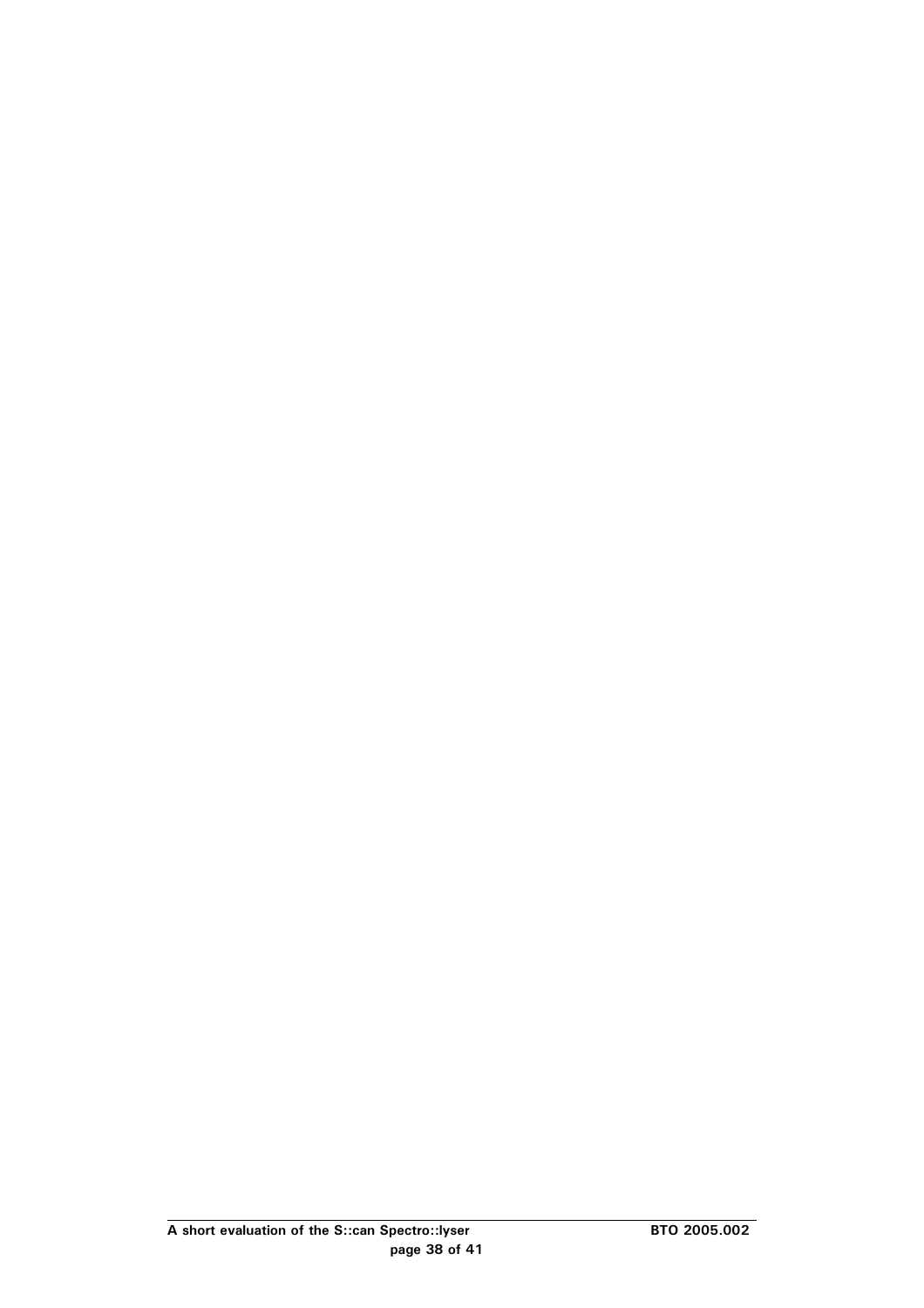# <span id="page-41-0"></span> **I Appendix – Operational issues**

### **Selecting an instrument**

Various types of the Spectro::lyser are available: path lengths of the measuring cell vary from 100 mm to 1 mm, spectral bandwidth can be either 200 – 400 nm or 200 – 735 nm. Furthermore, probes optimised for measuring only specific parameters (e.g. turbidity and nitrate) that do not offer the user the possibility to look at the entire fingerprint are also available.

Before acquiring a probe, the application needs to be carefully considered. The matrix in which it is to be used determines the path length required, 100 mm being suited for drinking water only, while surface water will require either 35 mm or most likely a 10 mm path length. The UV/Vis instrument is the most versatile but has a lower resolution in comparison with the UV instrument. As a results the UV is able to distinguish nitrate and nitrite absorption peaks, whereas the UV/Vis probe is not capable of separating these two absorption peaks.

Finally, for measuring changes in overall water quality, and in order to use the alarm tool, the fully capable instrument is required.

#### **Preparing the instrument for first use**

The instrument is delivered ready to use. After installation of the software, the instrument can be connected to a computer and power supply and is ready to start measuring. The manual provided by S::can clearly describes how the software should be installed and how the basic functions of the instrument can be operated.

#### **Storage of recorded data**

All data recorded is automatically stored by the instrument. The data is written to files labelled with the data and time of the first measurement stored into that particular file. Renaming of the files is not possible within the S::can software, but can be done manually without causing errors in the programme. Care must be taken when exiting a measurement series: the software asks whether data should be saved. If "NO" is selected, all data will be lost. Therefore, it is best to always select "YES" and to later remove any unnecessary data.

Each data file can contain only a maximum number of fingerprint spectra. After the file is filled, the software automatically starts to write the data to a new file. When measuring at a rate of one fingerprint recorded every 5 minutes, a new file will be started every 4.5 days.

When operating in the data logger mode, the number of fingerprints that can be stored is limited. One can instruct the instrument to measure until its internal memory is full or to continue measuring, in which case it will overwrite the oldest data. Data stored in the logger mode can be retrieved by connecting the probe to a computer.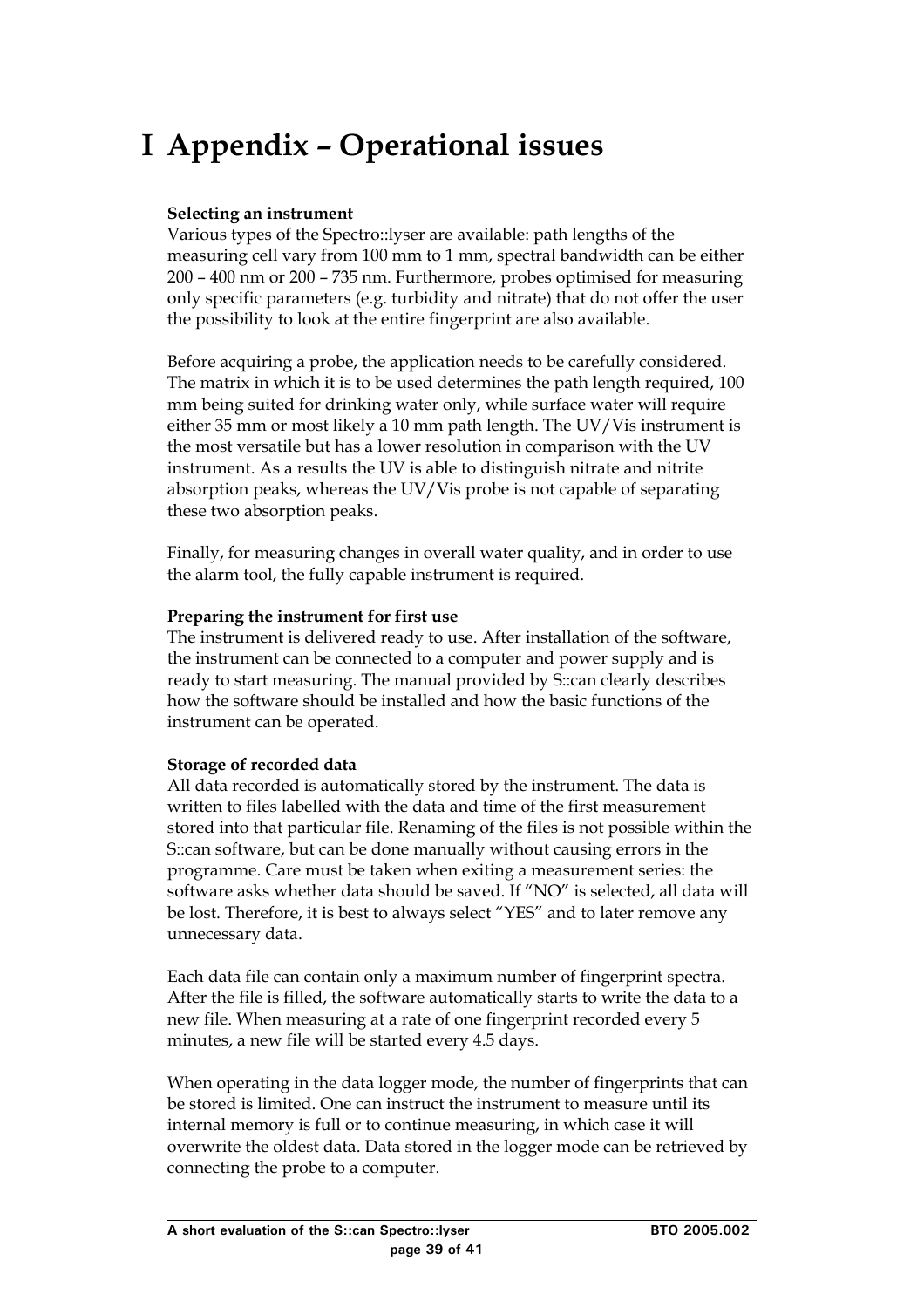#### **Installation of the probe**

When installing the probe a number of things should be considered. When the instrument is deployed directly into the water, it should not be held in place by the power/data cable alone. Preferably the probe is fixed in position, as this will prevent failure of the data cable and also ensure a constant orientation of the probe in the water. The optimum orientation of the probe will depend on the local conditions, but in general this should not have a very strong effect on the measurement as long as the autocleaning system is used. In water with a high velocity cavitation can occur which disturbs the measurements. Without the use of the autocleaning system orientation is more important as a horizontal orientation of the optical windows can result in rapid accumulation of sediment deposits.

When using the instrument in a flow through set-up, autocleaning will be more difficult or even impossible. In highly turbid waters (surface water) the orientation of the probe is critical for such a application, with the absence of horizontally oriented flat surface being required to prevent sediment buildup. Furthermore, regular cleaning, at least once every 3 days, is required to ensure proper operations of the instrument. In less turbid water, such as drinking water, these issues are not relevant and cleaning of the probe with a lower frequency suffices (e.g. once a month). Cleaning frequencies given here are only an indication, as the optimal frequency will vary with every application.

## **Calibration**

Upon delivery, the probe comes with an internal calibration of the "global calibration" type that is available from S::can. Such a global calibration is a software algorithm which has been composed on the basis of a large number of measurements collected by S::can. It can be considered as a calibration for an average water composition. With this global calibration installed, the instrument will be able to provide qualitative data. However, for quantitative data, local calibration will be required. A software tool is available to support local calibrations: after measuring a number of samples with a known parametric value, these data points are use to make calibration curve and adjust the measured values. A clear description of how to use the local calibration tool is provided in the manual of the instrument. It must be noted that calibration data are best collected when measurements are performed. In theory it is also possible to retrieve data points from existing files and use these for local calibration, but this proved to be not practical.

A background spectrum, or reference spectrum, is recorded in the factory. The background used is distilled water. Refreshing of the background spectrum, to compensate for possible changes in the instrument, can be done by the user. For routine measurements, rerecording of the background spectrum is not recommended. It is very easy to introduce errors in the measured data by poorly recording of the background spectrum (e.g. improperly cleaned windows, cavitation in the water). Frequent (daily) recording a new background is recommended when using the instrument in